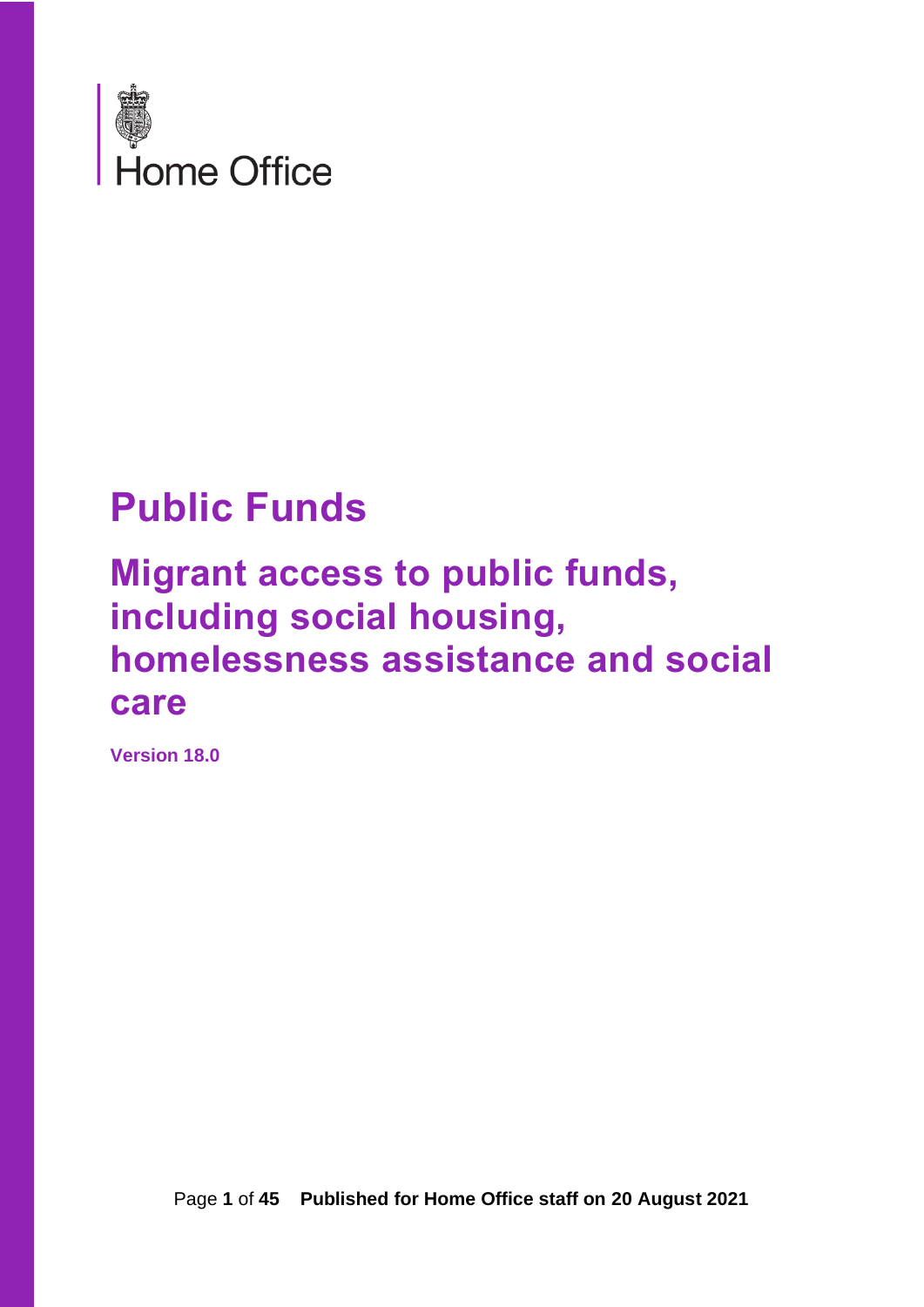# <span id="page-1-0"></span>**Contents**

| Public funds, social housing, homelessness assistance and other publicly funded<br>Why are there restrictions on migrants accessing benefits and services?  9<br>Public funds claimed by partners not subject to immigration control  13<br>European Convention on Social and Medical Assistance (ECSMA) or Council of |
|------------------------------------------------------------------------------------------------------------------------------------------------------------------------------------------------------------------------------------------------------------------------------------------------------------------------|
|                                                                                                                                                                                                                                                                                                                        |
|                                                                                                                                                                                                                                                                                                                        |
|                                                                                                                                                                                                                                                                                                                        |
|                                                                                                                                                                                                                                                                                                                        |
|                                                                                                                                                                                                                                                                                                                        |
|                                                                                                                                                                                                                                                                                                                        |
|                                                                                                                                                                                                                                                                                                                        |
|                                                                                                                                                                                                                                                                                                                        |
|                                                                                                                                                                                                                                                                                                                        |
|                                                                                                                                                                                                                                                                                                                        |
|                                                                                                                                                                                                                                                                                                                        |
|                                                                                                                                                                                                                                                                                                                        |
|                                                                                                                                                                                                                                                                                                                        |
|                                                                                                                                                                                                                                                                                                                        |
|                                                                                                                                                                                                                                                                                                                        |
|                                                                                                                                                                                                                                                                                                                        |
|                                                                                                                                                                                                                                                                                                                        |
|                                                                                                                                                                                                                                                                                                                        |
|                                                                                                                                                                                                                                                                                                                        |
|                                                                                                                                                                                                                                                                                                                        |
|                                                                                                                                                                                                                                                                                                                        |
|                                                                                                                                                                                                                                                                                                                        |
|                                                                                                                                                                                                                                                                                                                        |
|                                                                                                                                                                                                                                                                                                                        |
| Housing provided to public sector workers or paid for by public sector employers 22                                                                                                                                                                                                                                    |
|                                                                                                                                                                                                                                                                                                                        |
|                                                                                                                                                                                                                                                                                                                        |
|                                                                                                                                                                                                                                                                                                                        |
|                                                                                                                                                                                                                                                                                                                        |
| National Health Service (NHS) treatment (Health and Social Care in Northern                                                                                                                                                                                                                                            |
|                                                                                                                                                                                                                                                                                                                        |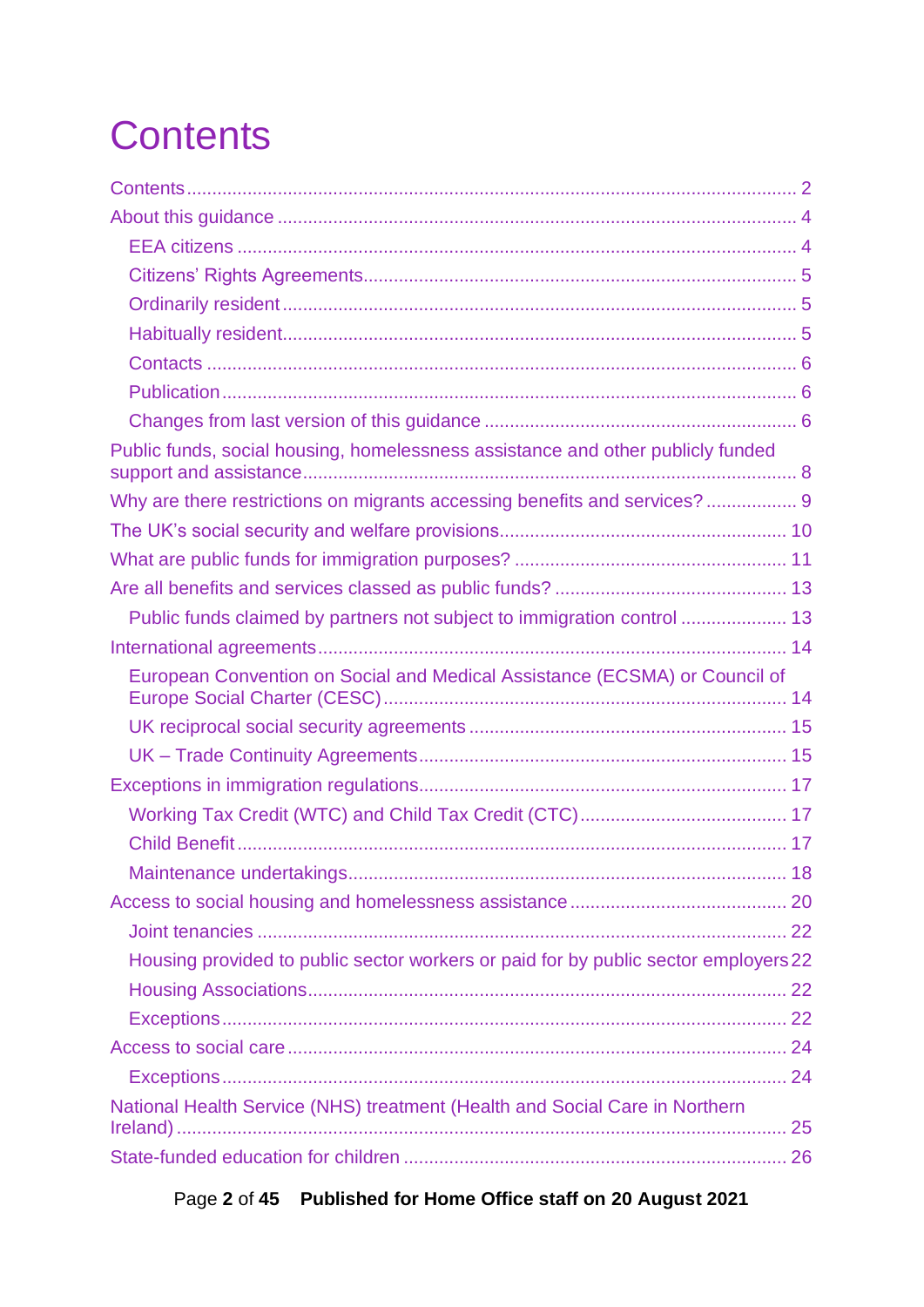| The UK's departure from the European Union and EEA Citizens' (and their families)<br>27 |  |
|-----------------------------------------------------------------------------------------|--|
| Access to public funds for EEA citizens and their family members during the grace       |  |
| Access to public funds for EEA citizens and their family members post grace period.     |  |
|                                                                                         |  |
|                                                                                         |  |
|                                                                                         |  |
| Individuals with permission granted by a Crown Dependency's EU Settlement<br>35         |  |
| Access to public funds for EEA citizens and their family members and non-EEA            |  |
| Persons who have accessed public funds or other publicly funded services subject to     |  |
|                                                                                         |  |
|                                                                                         |  |
|                                                                                         |  |
|                                                                                         |  |
| Disclosure of information received from other departments or bodies  44                 |  |
| Lawful disclosure of information from Her Majesty's Revenue & Customs (HMRC)            |  |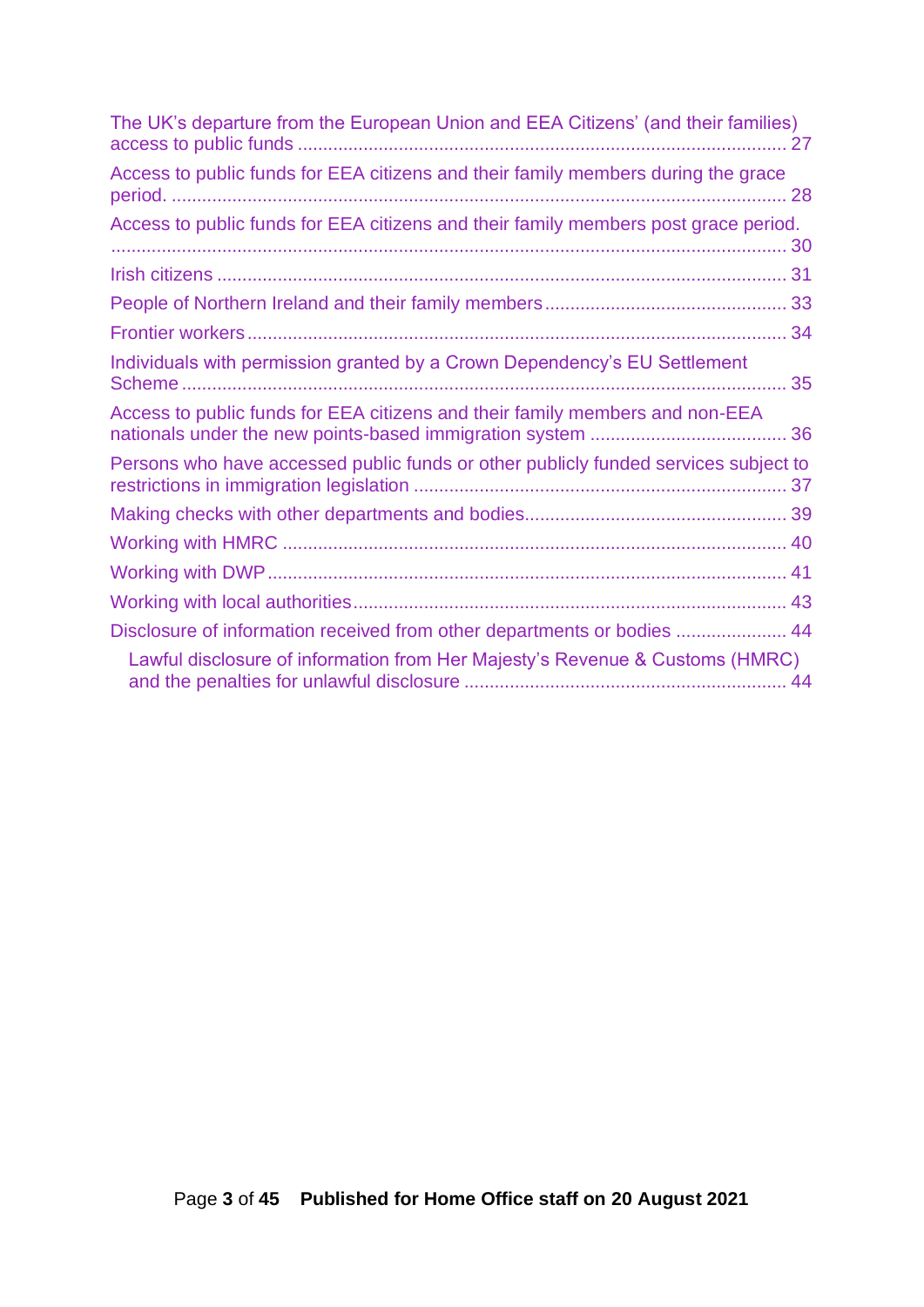# <span id="page-3-0"></span>About this guidance

This guidance tells caseworkers and immigration officers about restrictions on migrant access to public funds since 1 January 2021. This includes social housing, homelessness assistance and other publicly funded support and assistance, as set out in immigration legislation.

### <span id="page-3-1"></span>**EEA citizens**

In this guidance the term European Economic Area (EEA) citizen is taken as collectively covering European Union (EU) citizens, citizens of the EEA and citizens of Switzerland.

EU citizens are citizens of the following states:

- Austria
- Belgium
- Bulgaria
- Croatia
- Republic of Cyprus
- Czech Republic
- Denmark
- Estonia
- Finland
- France
- Germany
- Greece
- Hungary
- Ireland
- Italy
- Latvia
- Lithuania
- Luxembourg
- Malta
- Netherlands
- Poland
- Portugal
- Romania
- Slovakia
- Slovenia
- Spain
- Sweden

Please note that since free movement has ended, Irish citizens continue to have a special status in the UK which does not depend on their status as an EU citizen. Irish citizens therefore do not require permission to enter or live in the UK except in very limited circumstances, regardless of when they arrived (although they remain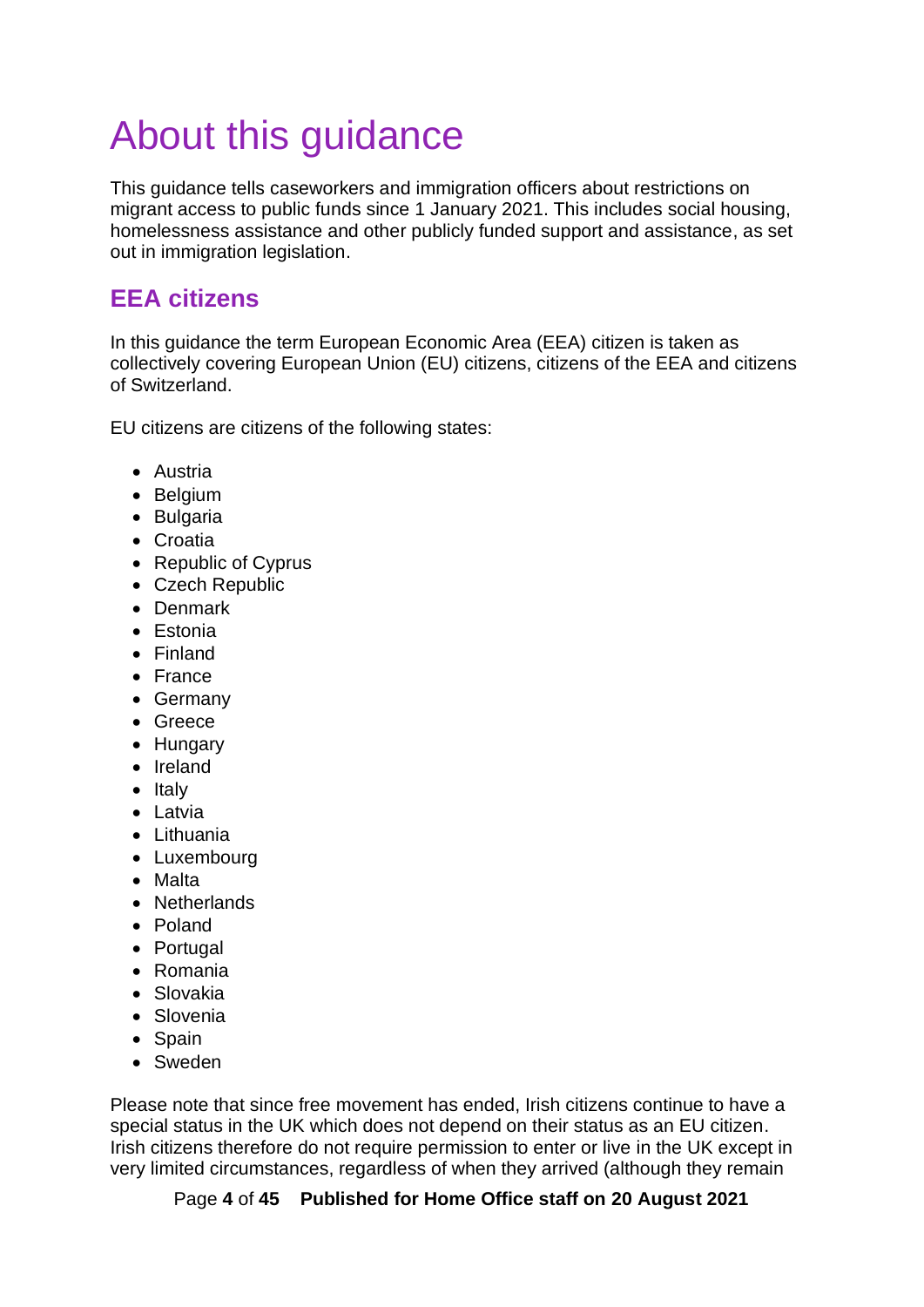subject to immigration control). Under the Common Travel Area (CTA) arrangements between the UK and Ireland, there are also a number of bilateral agreements in place which confirm an Irish citizen's ability to access certain benefits and services in the UK.

EEA citizens are citizens from EU member states and the following states:

- Iceland
- Liechtenstein
- Norway.

Swiss citizens:

Switzerland is part of the EU single market and Swiss citizens have the same rights to live and work in the UK as EEA citizens.

### <span id="page-4-0"></span>**Citizens' Rights Agreements**

Citizens' Rights Agreements referred to in this guidance covers the collective agreements in place which protect the rights of EEA citizens living in the UK by 31 December 2020 and of non-EEA citizens joining their EEA family members who were living in the UK by 11pm on 31 December 2020.

These are the:

- [Agreement on the withdrawal of the United Kingdom of Great Britain and](https://www.legislation.gov.uk/eut/withdrawal-agreement/contents/adopted)  [Northern Ireland from the European Union and the European Atomic Energy](https://www.legislation.gov.uk/eut/withdrawal-agreement/contents/adopted)  [Community \(2019/C 384 I/01\)](https://www.legislation.gov.uk/eut/withdrawal-agreement/contents/adopted)
- [European Economic Area/European Free Trade Agreement](https://www.gov.uk/government/publications/eea-efta-separation-agreement-and-explainer)
- [EU/Swiss Free Movement of Persons Agreement](https://www.gov.uk/government/publications/swiss-citizens-rights-agreement-and-explainer)

These agreements are also given effect in domestic law by the [European Union](https://www.legislation.gov.uk/ukpga/2020/1/contents/enacted)  [\(Withdrawal Agreement\) Act 2020.](https://www.legislation.gov.uk/ukpga/2020/1/contents/enacted)

### <span id="page-4-1"></span>**Ordinarily resident**

To be considered ordinarily resident a person must be lawfully, and normally resident apart from temporary or occasional absences. This means that the person must have chosen to live and settle in the UK for the time being. A person who enters the UK can be ordinarily resident on arrival. For more information see: [Nationality policy:](https://assets.publishing.service.gov.uk/government/uploads/system/uploads/attachment_data/file/655489/Nationality-policy-assessing-ordinary-residence-v2.0EXT.pdf)  [assessing ordinary residence](https://assets.publishing.service.gov.uk/government/uploads/system/uploads/attachment_data/file/655489/Nationality-policy-assessing-ordinary-residence-v2.0EXT.pdf)

### <span id="page-4-2"></span>**Habitually resident**

To be considered habitually resident, a person must have taken up residence in the UK, with the intention of settling here, and have lived here for a period. A person who enters the UK does not become habitually resident on arrival, even if it is their intention to settle here.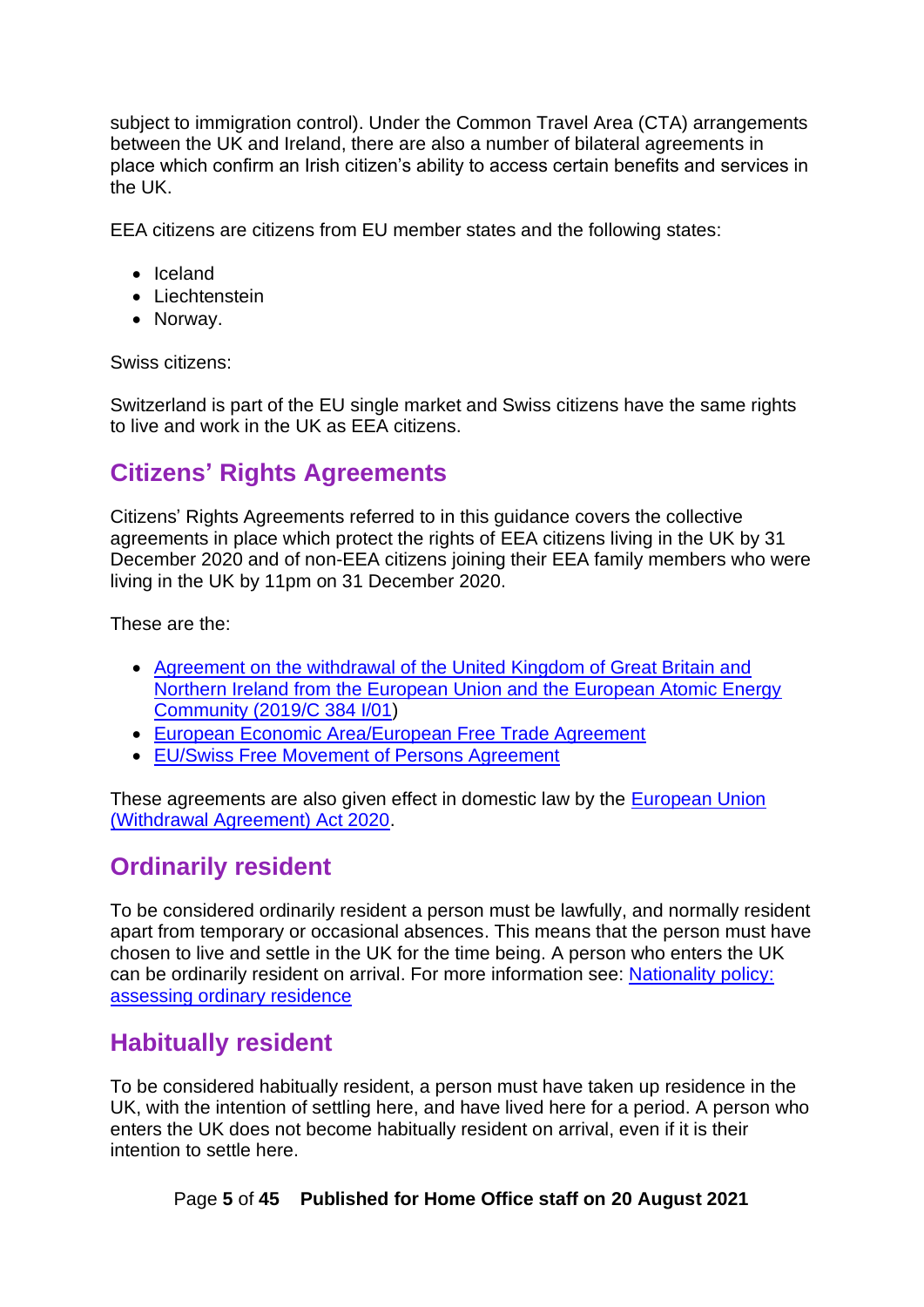In most instances, this will require that the person is lawfully resident in the UK.

Government departments and local authorities conduct residency tests to test ordinarily and habitual residence. The purpose of the habitual residence test is to prevent persons from accessing benefits immediately when entering the UK. Depending upon the assistance being sought, a person may have to show that they are habitually resident in a local authority area, country or the Common Travel Area (CTA); comprising the UK, the Channel Islands, the Isle of Man or the Republic of Ireland.

### <span id="page-5-0"></span>**Contacts**

If you have any questions about the guidance and your line manager or senior caseworker cannot help you or you think that the guidance has factual errors, then email the Access to Work, Benefits and Services Policy team.

If you notice any formatting errors in this guidance (broken links, spelling mistakes and so on) or have any comments about the layout or navigability of the guidance, then you can email the Guidance Rules and Forms team.

### <span id="page-5-1"></span>**Publication**

Below is information on when this version of the guidance was published:

- version **18.0**
- published for Home Office staff on **20 August 2021**

### <span id="page-5-2"></span>**Changes from last version of this guidance**

Sections referring to EEA citizens (including Irish citizens and persons of Northern Ireland) have been updated to reflect the end of the grace period.

Section added on access to public funds for EEA citizens and their family members post grace period.

The access to social housing and homelessness assistance section has been updated to reflect the changes to Schedule 3 of the of the Nationality, Immigration and Asylum Act 2002.

#### **Related content**

**[Contents](#page-1-0)** 

#### **Related external links**

[Benefits and pensions for EEA and Swiss citizens in the UK \(from 2021\)](https://www.gov.uk/guidance/benefits-and-pensions-for-eea-and-swiss-citizens-in-the-uk) [EU Settlement Scheme](https://www.gov.uk/settled-status-eu-citizens-families) [Social security arrangements between the UK and the EU from 1 January 2021: staff](https://www.gov.uk/government/publications/social-security-arrangements-between-the-uk-and-the-eu-from-1-january-2021-staff-guide)  guide (Department for [Work and Pensions, HM Revenue and Customs and](https://www.gov.uk/government/publications/social-security-arrangements-between-the-uk-and-the-eu-from-1-january-2021-staff-guide)  [Department of Health and Social Care\)](https://www.gov.uk/government/publications/social-security-arrangements-between-the-uk-and-the-eu-from-1-january-2021-staff-guide) [Common Travel Area: rights of UK and Irish citizens](https://www.gov.uk/government/publications/common-travel-area-guidance)

Page **6** of **45 Published for Home Office staff on 20 August 2021**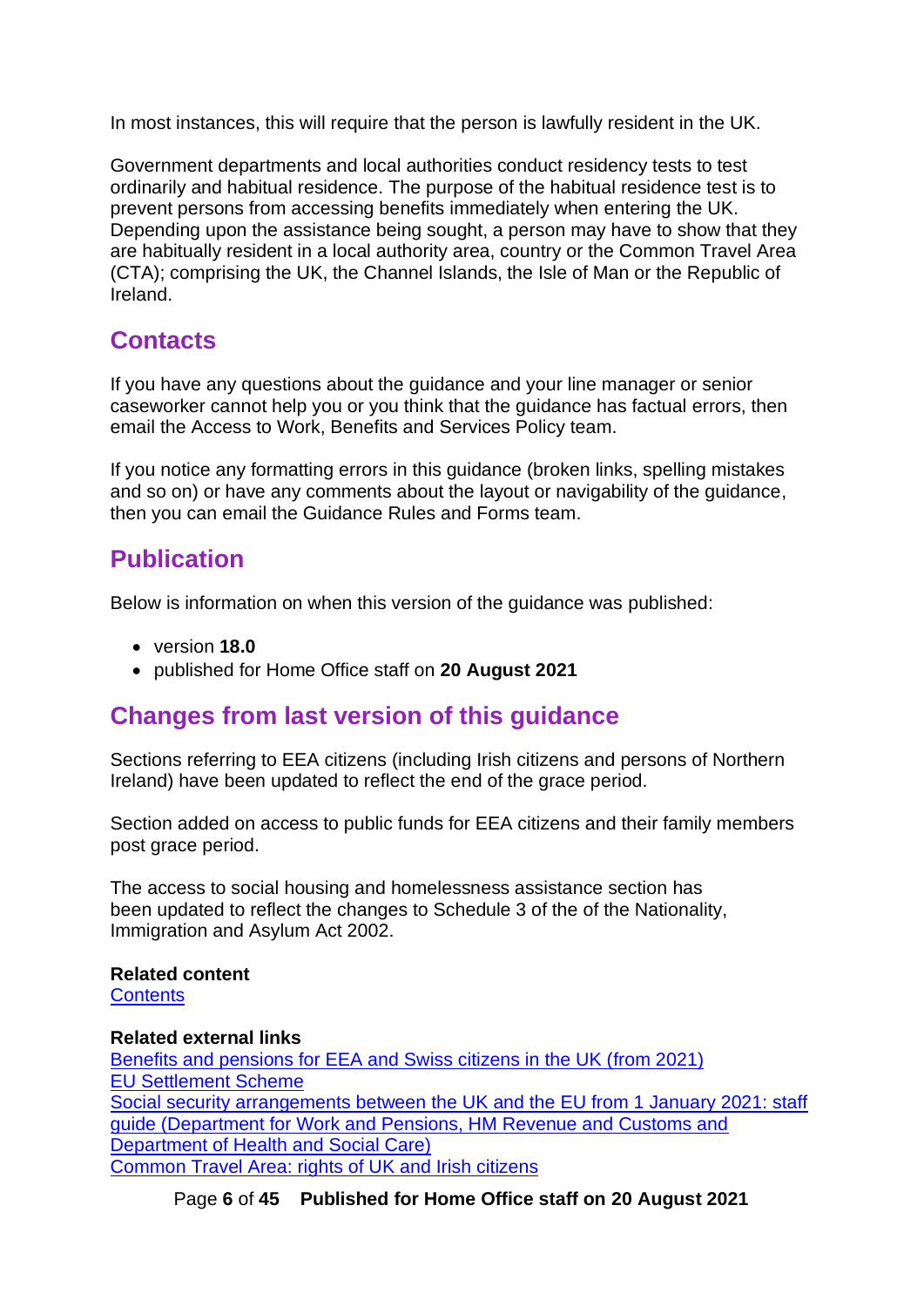[Withdrawal Agreement explainer for part 2: citizens' rights](https://www.gov.uk/government/publications/withdrawal-agreement-explainer-for-part-2-citizens-rights)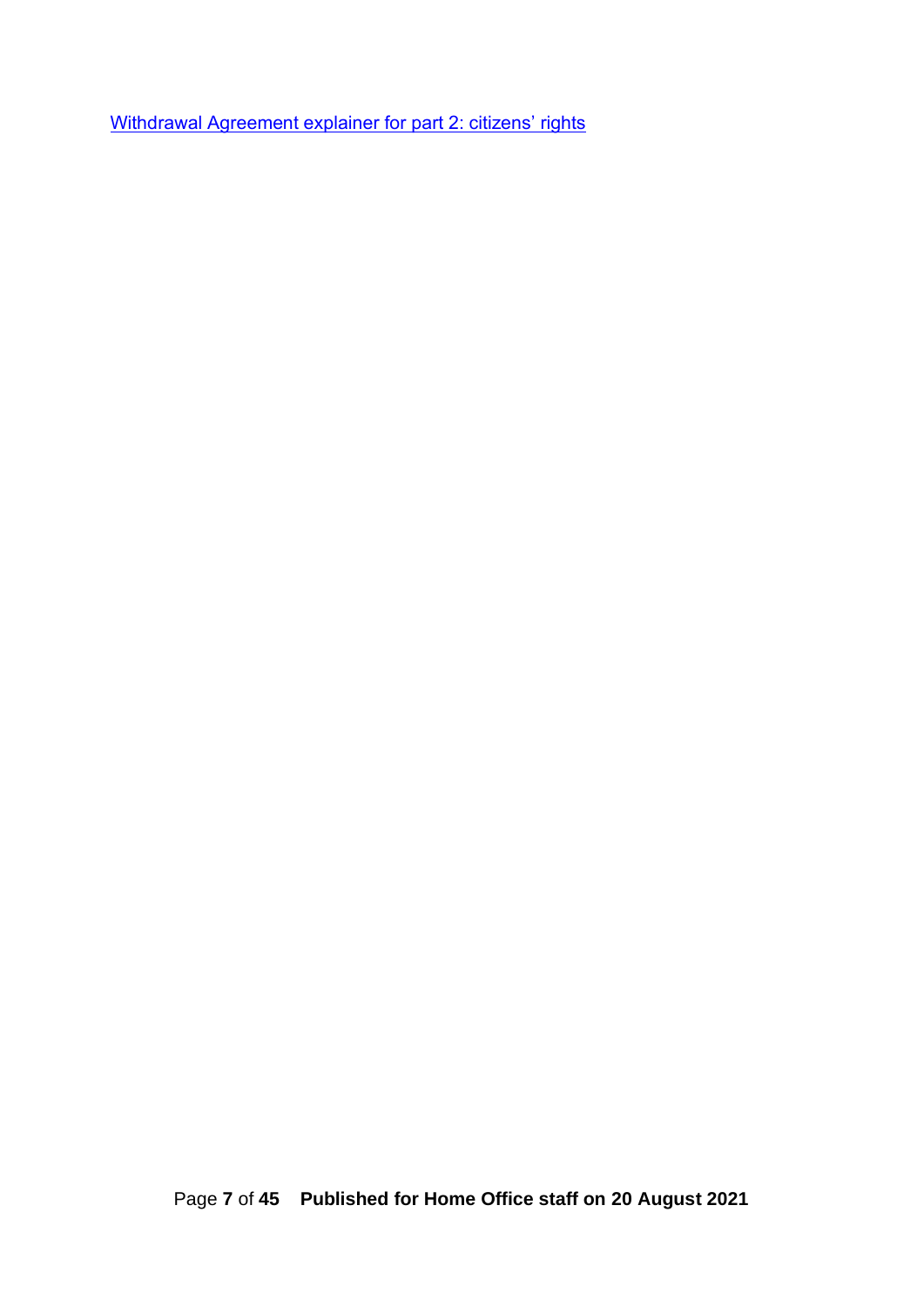## <span id="page-7-0"></span>Public funds, social housing, homelessness assistance and other publicly funded support and assistance

This section tells you about the 'no recourse to public funds' (NRPF) condition that can be applied to a person's permission to enter (also known as leave to enter) and permission to stay (also known as leave to remain) in the UK. It also:

- details other restrictions on access to publicly funded support and assistance in immigration legislation
- explains the position of:
	- o Non-EEA citizens
	- o EEA citizens and their families protected by the Citizens' Rights Agreements and granted permission under the EU Settlement Scheme
	- o EEA citizens and their family members protected by the Citizens' Rights Agreements during the Grace Period (1 January – 30 June 2021)
	- o EEA frontier workers (EEA citizens who work in the UK but reside elsewhere) who are protected by the Citizens' Rights Agreement
	- $\circ$  Irish citizens who have rights under CTA arrangements with Ireland
	- o EEA citizens arriving in the UK from 1 January 2021 under the points-based immigrations system

The guidance provides general information for Home Office staff. The Home Office does not administer the provision of social security or welfare services. The departments or bodies responsible for the administration of these services will consider each case on its own merits in line with their legislation and rules, including where the provisions within the Citizens' Rights Agreements are engaged. Under the Citizens' Rights Agreements, EEA citizens who were lawfully resident, or frontier workers, in the UK by the end of the transition period (which ended on 31 December 2020) have their rights protected. These protections continued after the end of the transition period and for the duration of the grace period (which ended on 30 June 2021).

### **Related content**

**[Contents](#page-1-0)**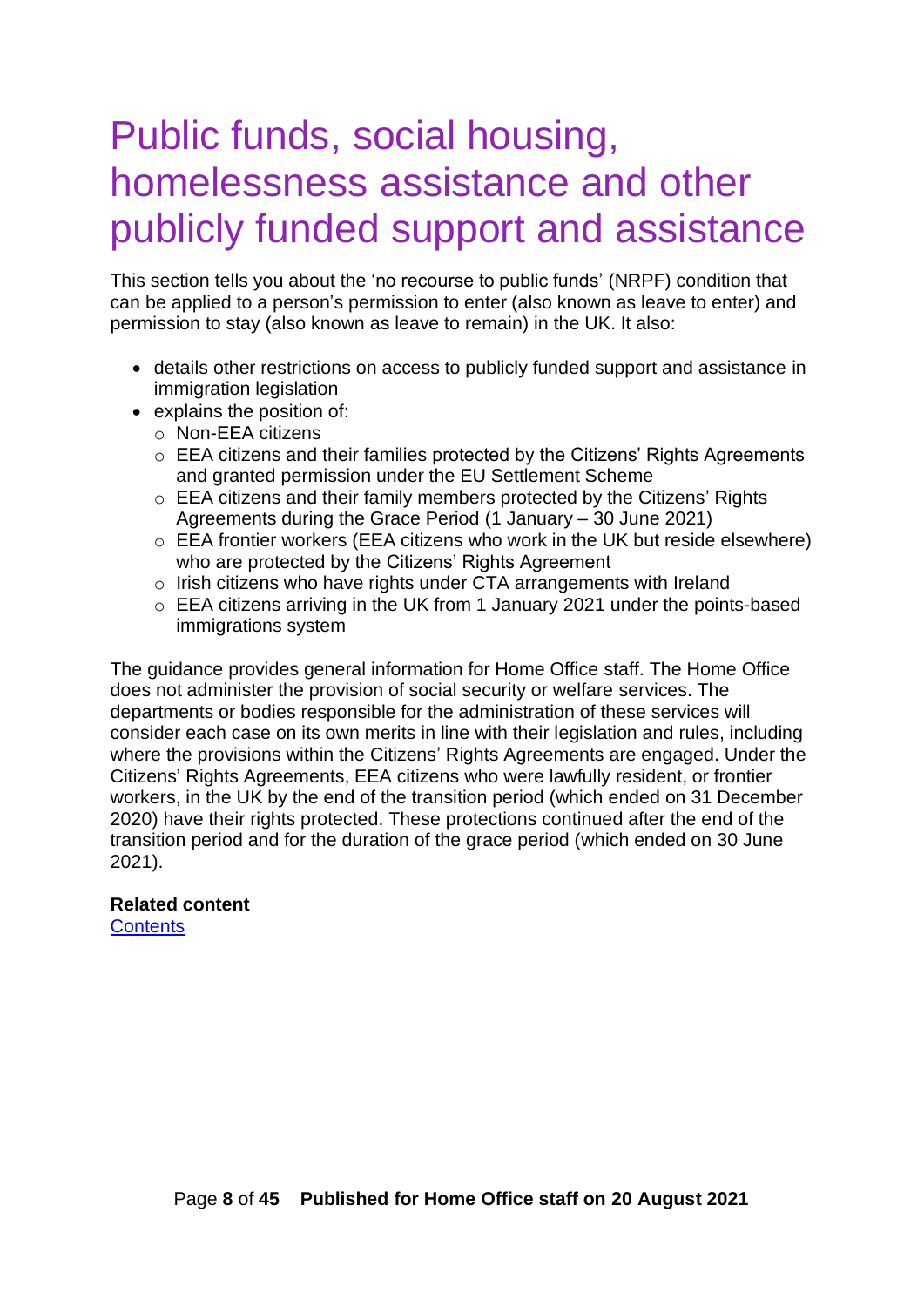### <span id="page-8-0"></span>Why are there restrictions on migrants accessing benefits and services?

People wishing to come to the UK are expected to be able to maintain and accommodate themselves and their families until they are settled here. This is important in reassuring the public that immigration brings real benefits to the UK and that its finite resources are protected for British citizens and those who have lawfully settled here on a permanent basis.

### **Related content**

**[Contents](#page-1-0)**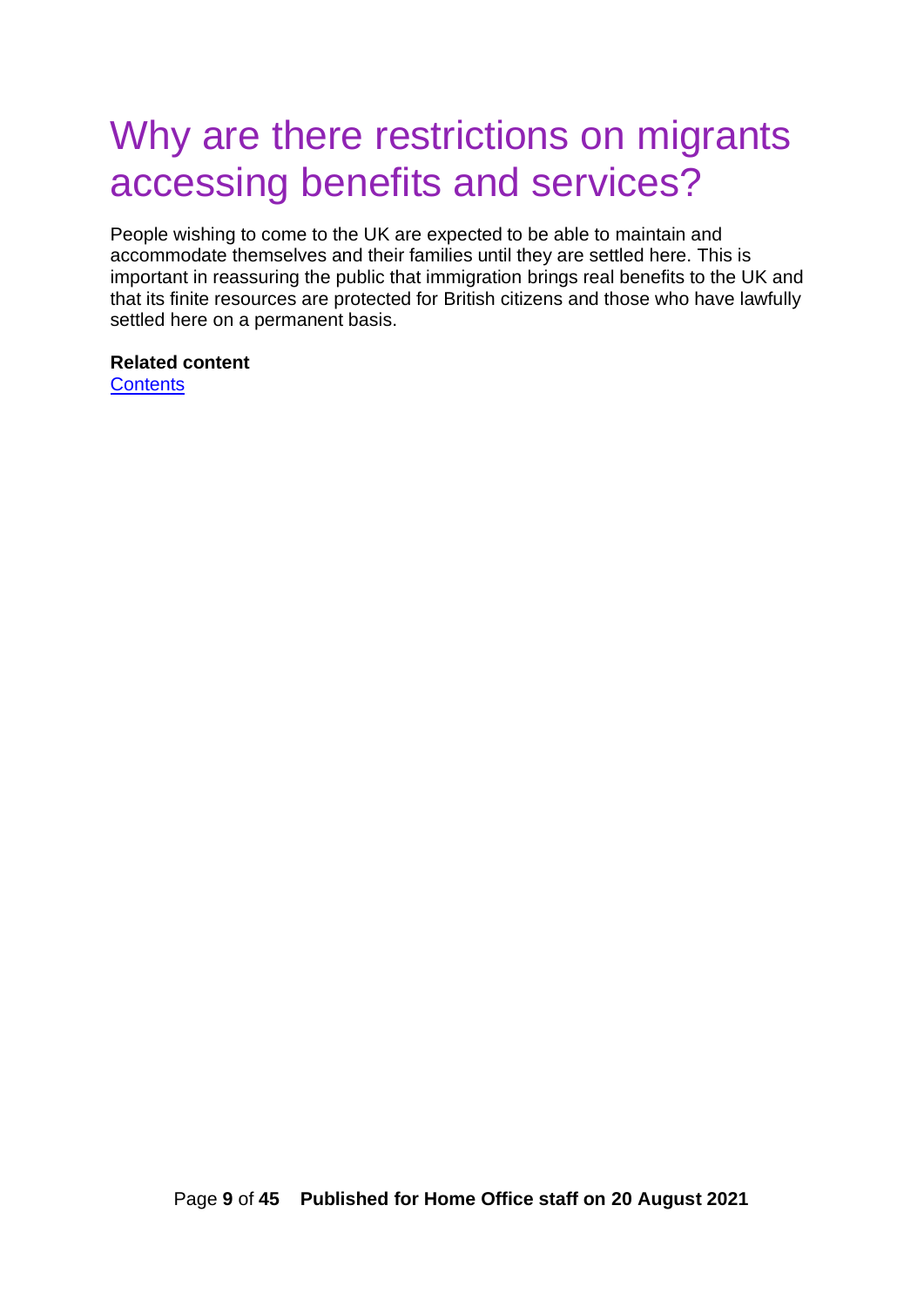## <span id="page-9-0"></span>The UK's social security and welfare provisions

In common with many nations, the UK's social security and welfare provisions are primarily for those who are lawfully resident and settled in the UK. Temporary migrants and those in the UK without lawful status are generally subject to a no recourse to public funds (NRPF) condition which prevents them from accessing some benefits and services.

Not all temporary migrants are subject to an NRPF condition, including refugees and those granted humanitarian protection.

In order be eligible to access certain benefits and other support and assistance, non-British citizens will need to be living in the UK (for example having indefinite permission to stay or enter or having a no time limit on their stay) and are not subject to an NRPF condition.

Departments that administer benefits, and Local Authorities, operate residence tests to assess the entitlement of individuals to access certain benefits and services. As part of these tests, most applicants for local authority housing or welfare benefits must demonstrate that they are ordinarily or habitually resident in the UK, even if they have lawful status. This is also true of British citizens.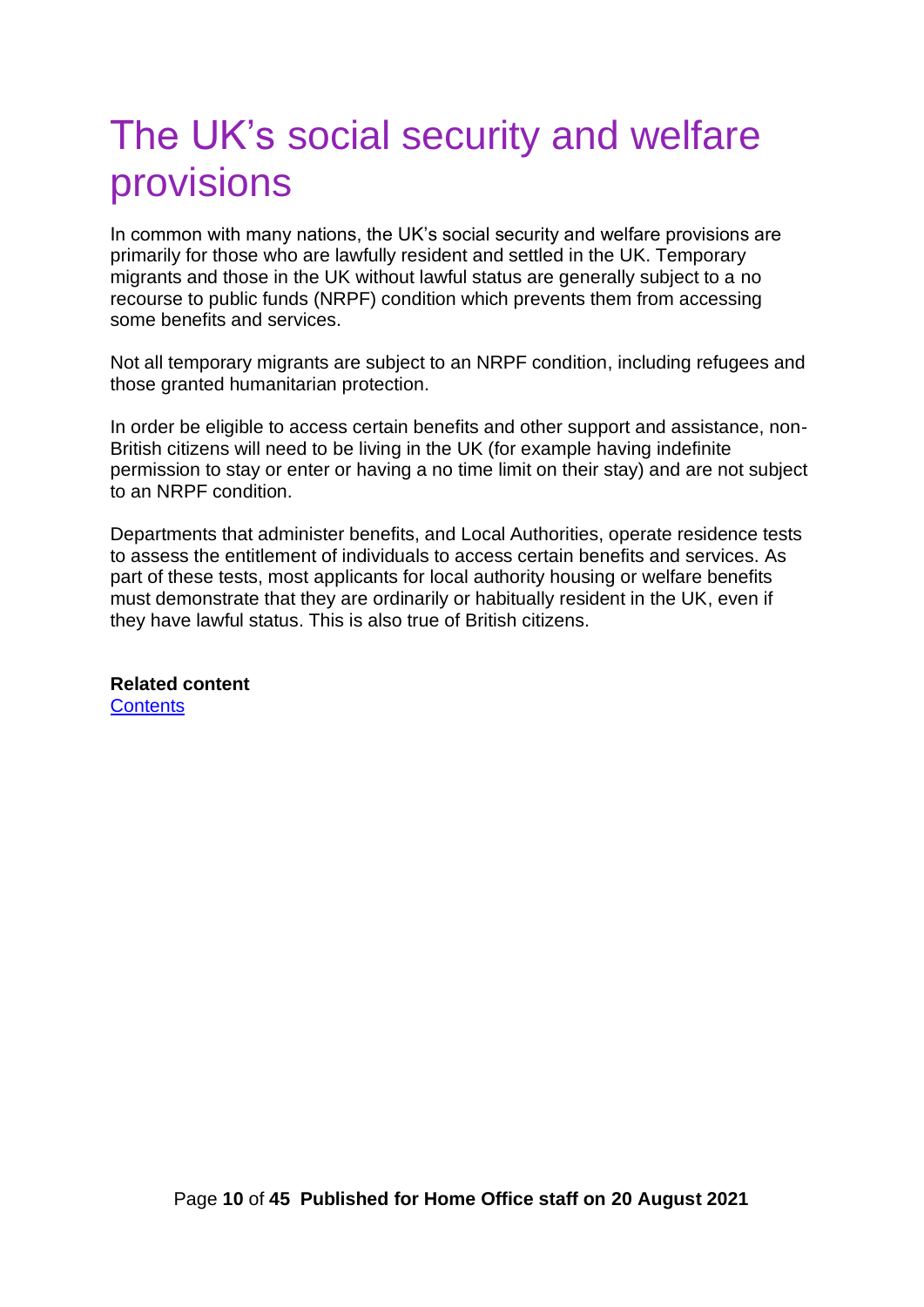## <span id="page-10-0"></span>What are public funds for immigration purposes?

For immigration purposes, benefits and services classed as public funds are set out in s115 of the Immigration and Asylum Act 1999 and at paragraph 6 of the Immigration Rules.

With a few exceptions, people who require immigration permission (including those who do not have permission) are generally subject to a no recourse to public funds (NRPF) condition attached to their permission to enter or stay. Migrants with NRPF are usually not entitled to access the taxpayer funded benefits and services set out at s115 and rule 6. Those who claim public funds despite being subject to an NRPF condition may be committing an offence in law and can be liable to having their immigration permission curtailed and any further immigration applications refused.

Migrants who have been granted leave without an NRPF condition can access benefits and services, providing they meet the relevant eligibility criteria. Those granted indefinite permission to remain will be entitled to access services and publicly funded benefits on the same basis as a UK national, unless they have been granted leave subject to a maintenance undertaking. People granted permission to enter or stay in the UK on this basis can access these benefits and services after five years of continuous residence or where the sponsor has passed away.

The benefits and services listed in s115 and rule 6, which a person with NRPF cannot access are listed below (which are subject to change). As of December 2020, these are:

- Attendance Allowance
- Carer's Allowance
- Child Benefit
- Child Tax Credit
- Council Tax Benefit
- Council Tax Reduction
	- o (sometimes called Council Tax Support) council tax discounts, however, such as sole occupancy discounts, are not considered public funds for the purposes of the Immigration Rules
- Discretionary Welfare Payment
	- o a discretionary support payment made by a local authority under section 1 of the Localism Act 2011, any regulations made under article 135 of the Welfare Reform (Northern Ireland) Order 2015 or from a welfare fund under the Welfare Funds (Scotland) Act 2015
- Disability Living Allowance
- Domestic Rate Relief (Northern Ireland)
- Housing Benefit
- Income-based Employment and Support Allowance
	- o not contribution-based employment and support allowance, which may also be known as 'new style' employment and support allowance

Page **11** of **45 Published for Home Office staff on 20 August 2021**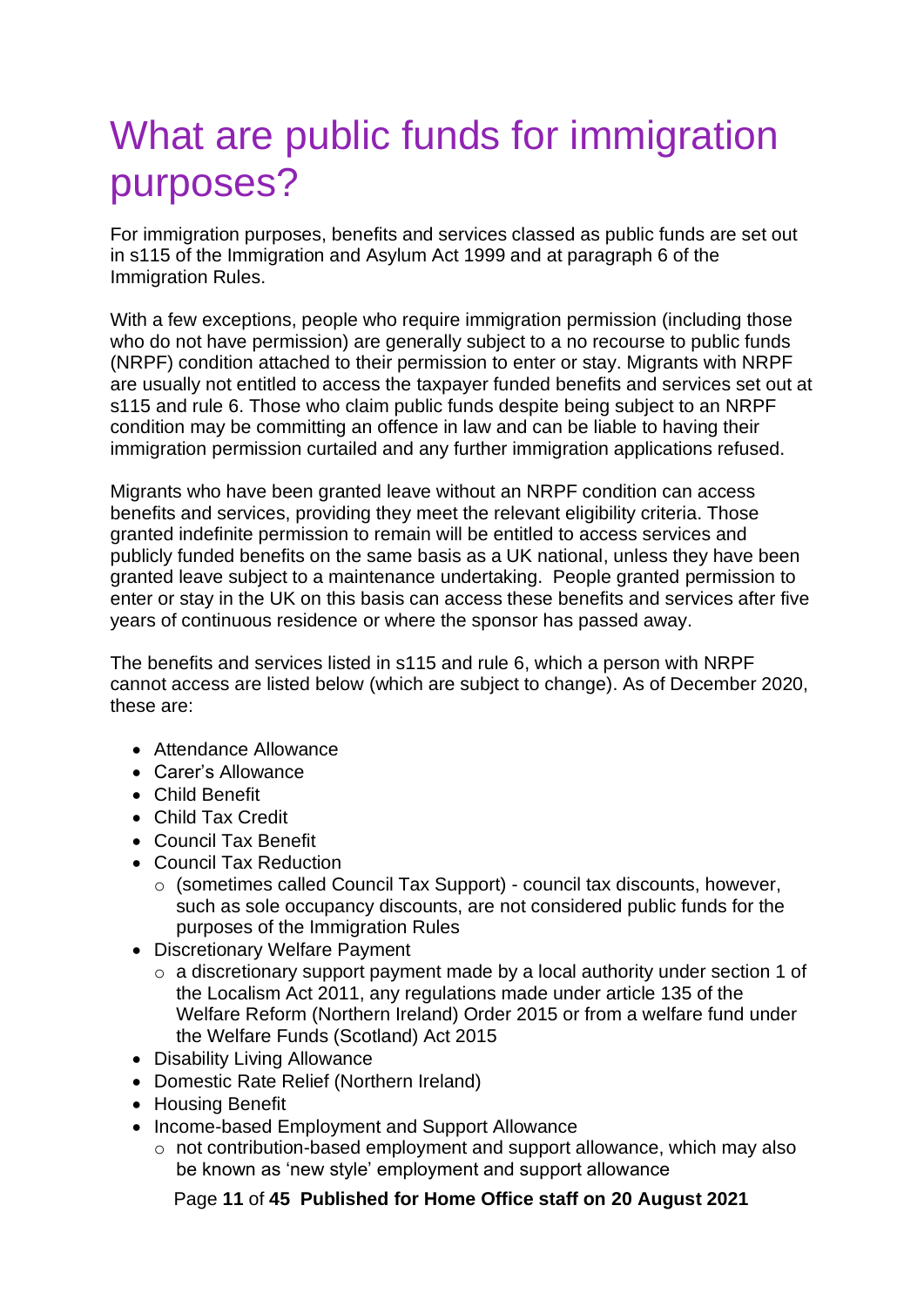- Income-based Jobseeker's Allowance
	- o not contribution-based jobseeker's allowance, which may also be known as 'new style' jobseeker's allowance
- Income Support
- Personal Independence Payment
- Severe Disablement Allowance
- Social Fund Payment
	- o these are a range of payments generally available only to people already in receipt of other benefits. Some funds are administered by local authorities as local welfare assistance, the Scottish Welfare Fund or the Discretionary Support Scheme in Northern Ireland
- State Pension Credit
- Universal Credit
- Working Tax Credit

Where a person subject to the NRPF condition has accessed any benefits set out in s115 or paragraph 6 of the Immigration Rules, they will normally be refused any further immigration permission unless they are subject to an exception (for more information on exceptions see [exceptions in immigration regulations.](#page-16-0) They may also be liable to having existing permission curtailed or for prosecution, and the department or body paying benefits should be advised.

The bodies that administer these benefits and services are primarily:

- Department for Work and Pensions (DWP)
- HM Revenue and Customs (HMRC)
- Department for Communities (Northern Ireland)
- Social Security Scotland
- local authorities

Other restrictions in respect of access to social housing, homelessness assistance and social care are set out in s117 to s122 of the Immigration and Asylum Act 1999, Schedule 3 of the Nationality, Immigration and Asylum Act 2002 and in legislation relating to the provision of these services.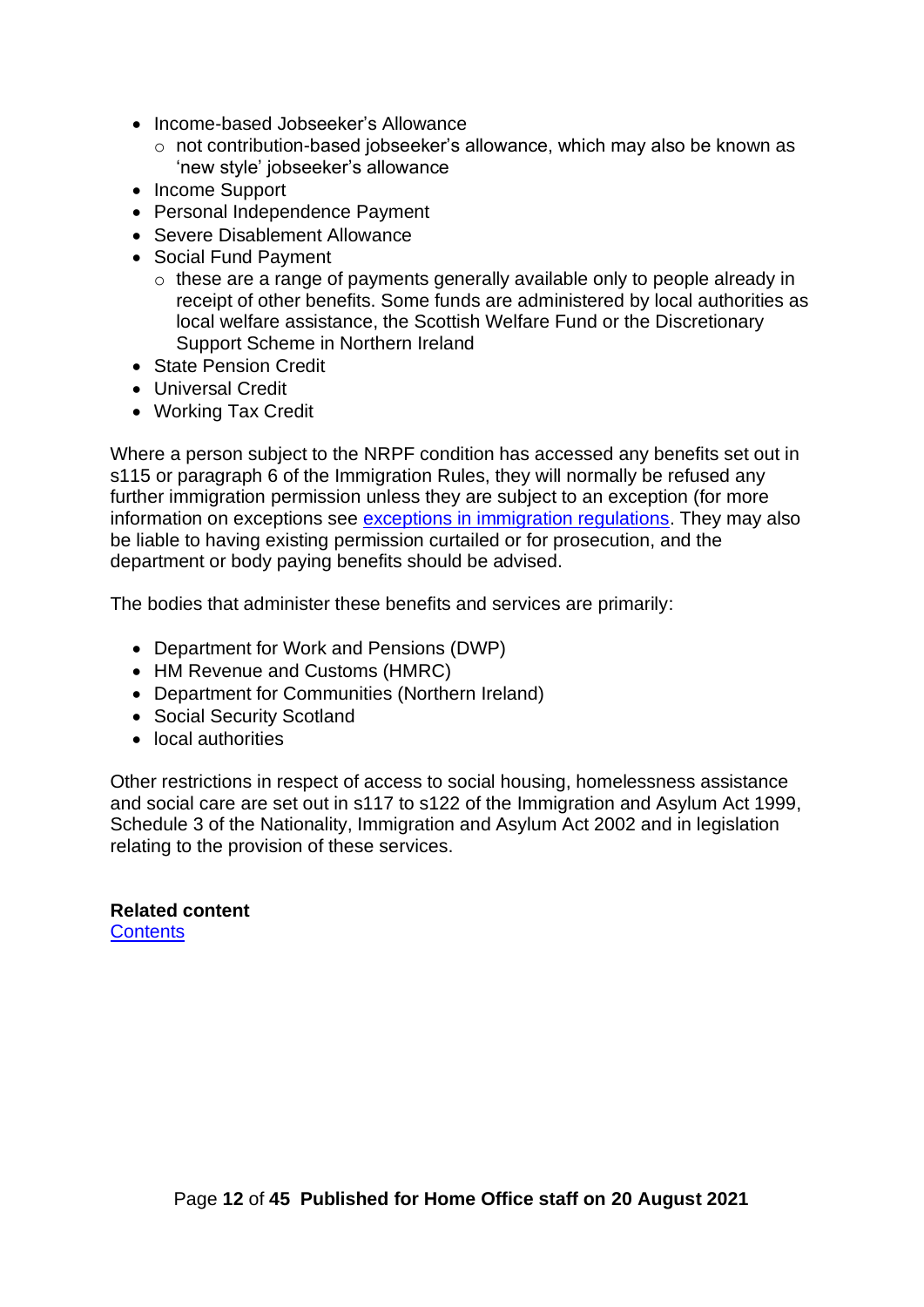## <span id="page-12-0"></span>Are all benefits and services classed as public funds?

Only the benefits and services listed in s115 of the Immigration and Asylum Act 1999 and at paragraph 6 of the Immigration Rules are classed as public funds for immigration purposes. In addition, certain groups of people are not excluded from benefits under s115 of the 1999 Act (see [The Social Security \(Immigration and](https://www.legislation.gov.uk/uksi/2000/636/contents/made)  [Asylum\) Consequential Amendments Regulations 2000](https://www.legislation.gov.uk/uksi/2000/636/contents/made) and [The Social Security](https://www.legislation.gov.uk/nisr/2000/71/contents/made)  [\(Immigration and Asylum\) Consequential Amendments Regulations \(Northern](https://www.legislation.gov.uk/nisr/2000/71/contents/made)  [Ireland\) 2000\)](https://www.legislation.gov.uk/nisr/2000/71/contents/made).

People wishing to access these services will, however, still need to demonstrate that they meet the relevant eligibility criteria, including a residence test if required.

Examples of benefits that are not considered to be restricted for immigration purposes are:

- Contribution-based Jobseeker's Allowance
- Guardian's Allowance (if in receipt of Child Benefit)
- Incapacity Benefit
- Contribution-based Employment and Support Allowance (ESA)
- Maternity Allowance
- Retirement Pension
- Statutory Maternity Pay
- Statutory Sickness Pay
- Widow's Benefit and Bereavement Benefit

This is not an exhaustive. Any benefit or service not listed in s115 of the Immigration and Asylum Act 1999 and at paragraph 6 of the Immigration Rules is not a public fund for immigration purpose.

#### <span id="page-12-1"></span>**Public funds claimed by partners not subject to immigration control**

A person subject to immigration control is not considered to be illegally accessing public funds if their partner is entitled to claim them in their own right.

Although a person may be able to access public funds, they cannot rely on such prospective entitlements to assist them to meet the accommodation and maintenance requirements in the Immigration Rules when applying for permission to enter or stay.

### **Related content**

**[Contents](#page-1-0)**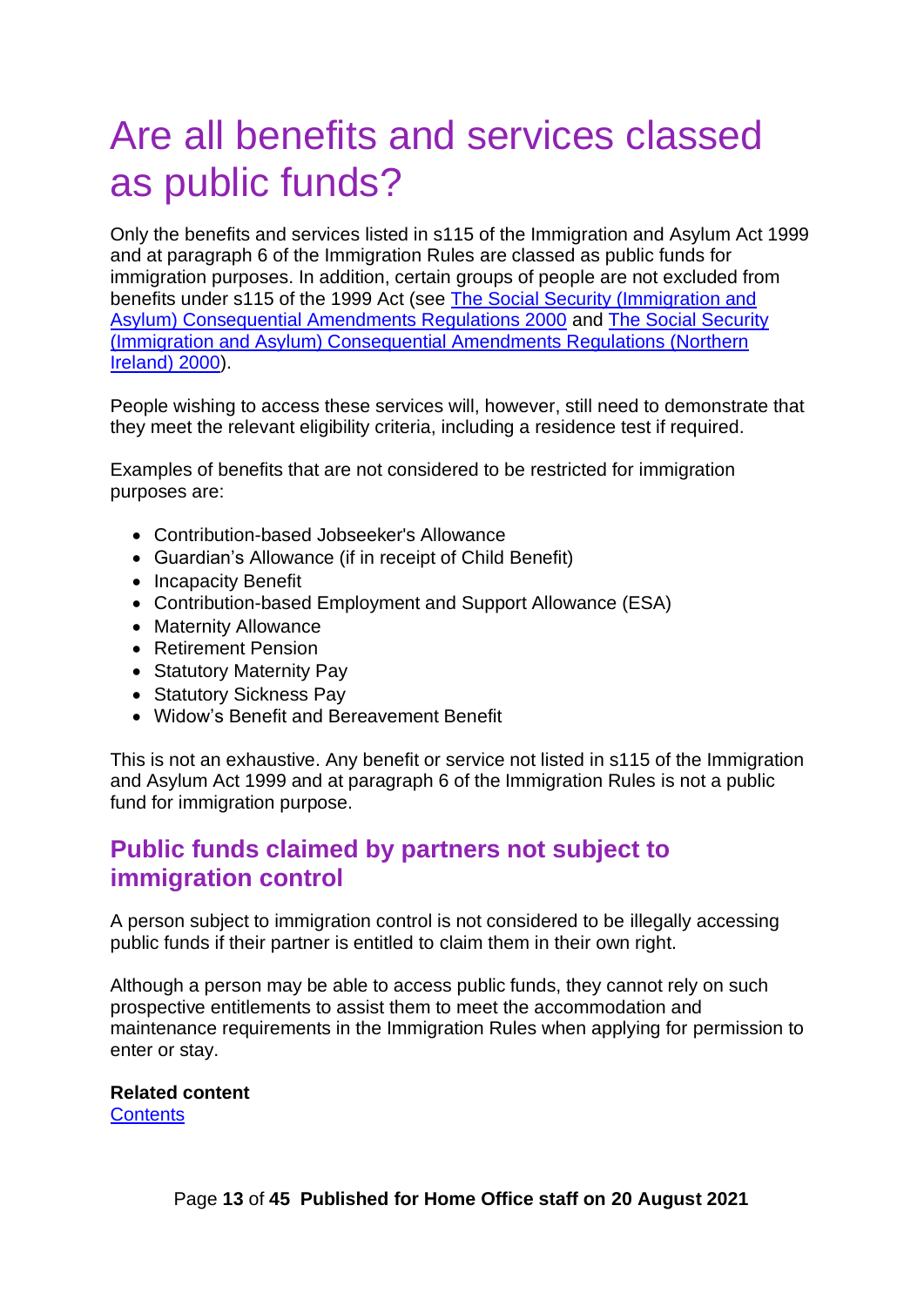## <span id="page-13-0"></span>International agreements

The UK has a number of agreements with other nations in respect of social security co-ordination. Where a person is covered by such an agreement, they can access the services and benefits covered by such agreements and will not be considered to have breached the no recourse to public funds conditions.

### <span id="page-13-1"></span>**European Convention on Social and Medical Assistance (ECSMA) or Council of Europe Social Charter (CESC)**

Citizens of states that have ratified the ECSMA or CESC can access certain benefits, providing they are lawfully resident in the UK. Accessing these benefits will not constitute a breach of the NRPF condition that may still be applied with their grant of permission. These convention requirements apply only to benefits and not to social housing or homelessness assistance.

The following states have ratified the ECSMA or CESC:

- Austria
- Belgium
- Croatia
- Cyprus
- Czech Republic
- Denmark
- Estonia
- France
- Finland
- Germany
- Greece
- Hungary
- Iceland
- Ireland
- Italy
- Latvia
- Luxembourg
- North Macedonia
- Malta
- Netherlands
- Norway
- Poland
- Portugal
- Slovakia
- Spain
- Sweden
- Turkey

Page **14** of **45 Published for Home Office staff on 20 August 2021** Citizens from these countries who are lawfully resident in the UK can claim: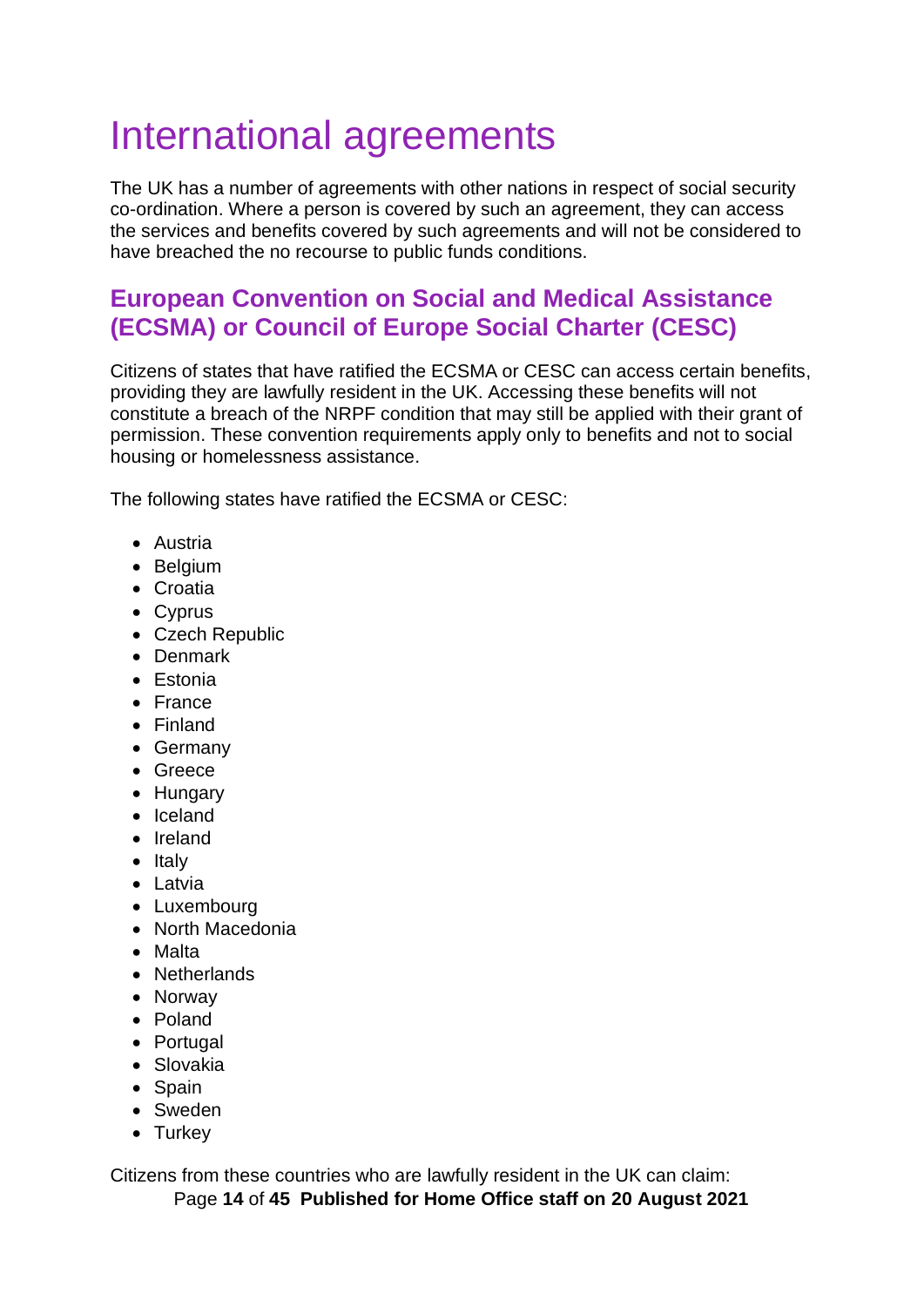- •
- Housing Benefit
- State Pension Credit
- Council Tax Reduction

### <span id="page-14-0"></span>**UK reciprocal social security agreements**

Citizens of the following states may be helped to qualify for certain benefits without breaching the NRPF condition. These agreements do not apply to income-based benefits, social housing or homelessness assistance:

- Barbados
- Bermuda
- Canada
- Ireland
- Israel
- Jamaica
- Mauritius
- New Zealand
- Philippines
- Switzerland
- Turkey
- USA
- the former Yugoslavia (Bosnia-Herzegovina, Croatia, North Macedonia, Montenegro, Serbia, Slovenia)

These agreements generally help a person access contributory benefits that are not considered public funds for immigration purposes. However, a prospective entitlement to such benefits may not be relied on to meet the maintenance and accommodation requirements of the Immigration Rules.

### <span id="page-14-1"></span>**UK – Trade Continuity Agreements**

Following EU exit, EU Association Agreements no longer apply to the UK. Most of these agreements have been replaced by a UK Trade and Continuity agreement with a number of non-FU countries.

Nationals of states with which the UK has concluded a Trade and Continuity Agreement providing for the equal treatment of workers in the field of social security, or for access to family benefits for workers and their families legally resident in the UK may be able to access certain public funds.

Please note that the EU Association Agreement with Algeria, which has ceased to apply in the UK has not been replaced by a Trade Continuity agreement. However, nationals of this country already in receipt of benefits as of 31 December 2020 may continue to access them after that date.

Page **15** of **45 Published for Home Office staff on 20 August 2021**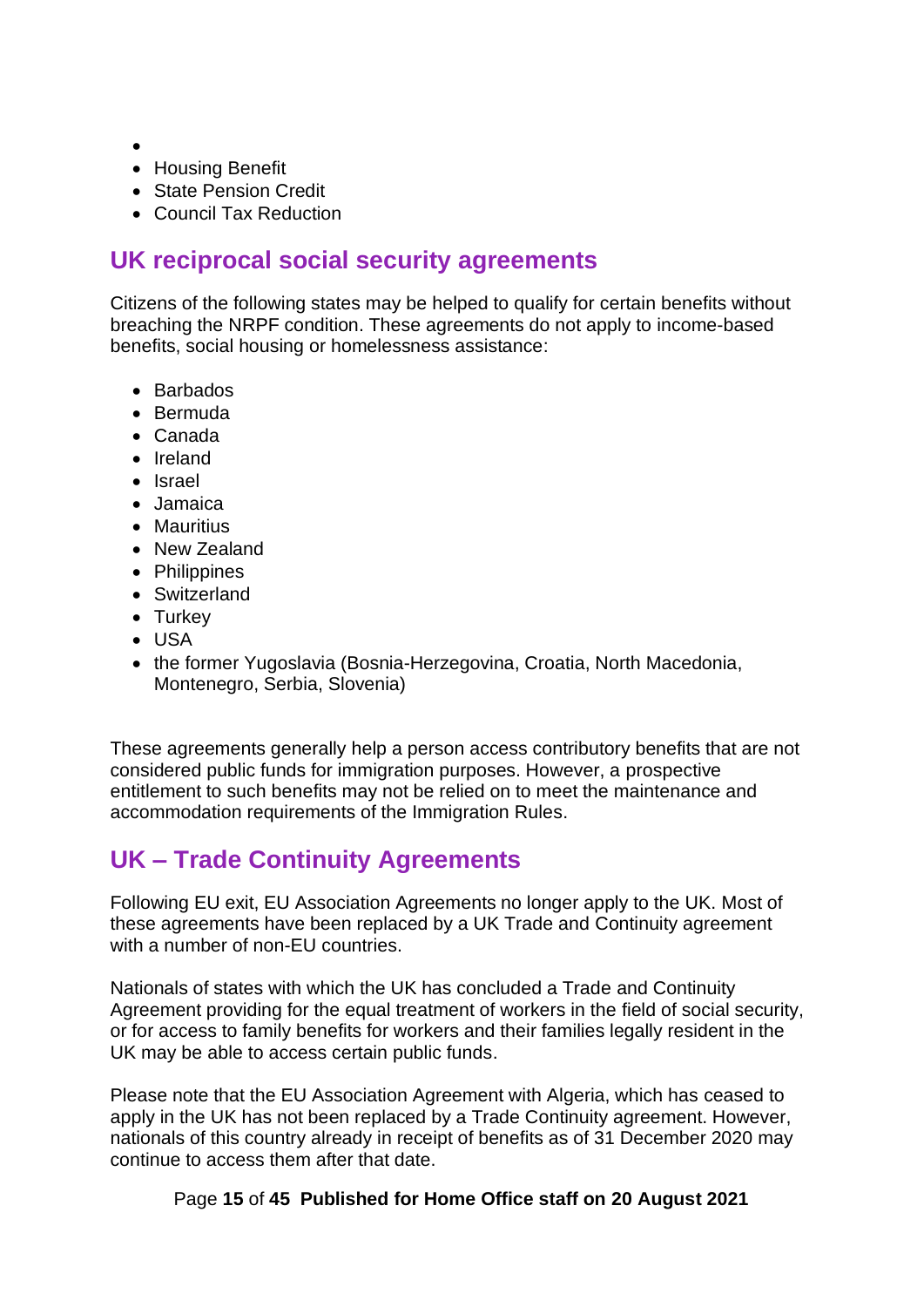For more information on UK trade agreements see: [UK trade agreements with non-](https://www.gov.uk/guidance/uk-trade-agreements-with-non-eu-countries)[EU countries.](https://www.gov.uk/guidance/uk-trade-agreements-with-non-eu-countries)

Further information about access to Child Benefit if you are subject to immigration control can be found at [https://www.gov.uk/child-benefit-move-to-uk.](https://www.gov.uk/child-benefit-move-to-uk)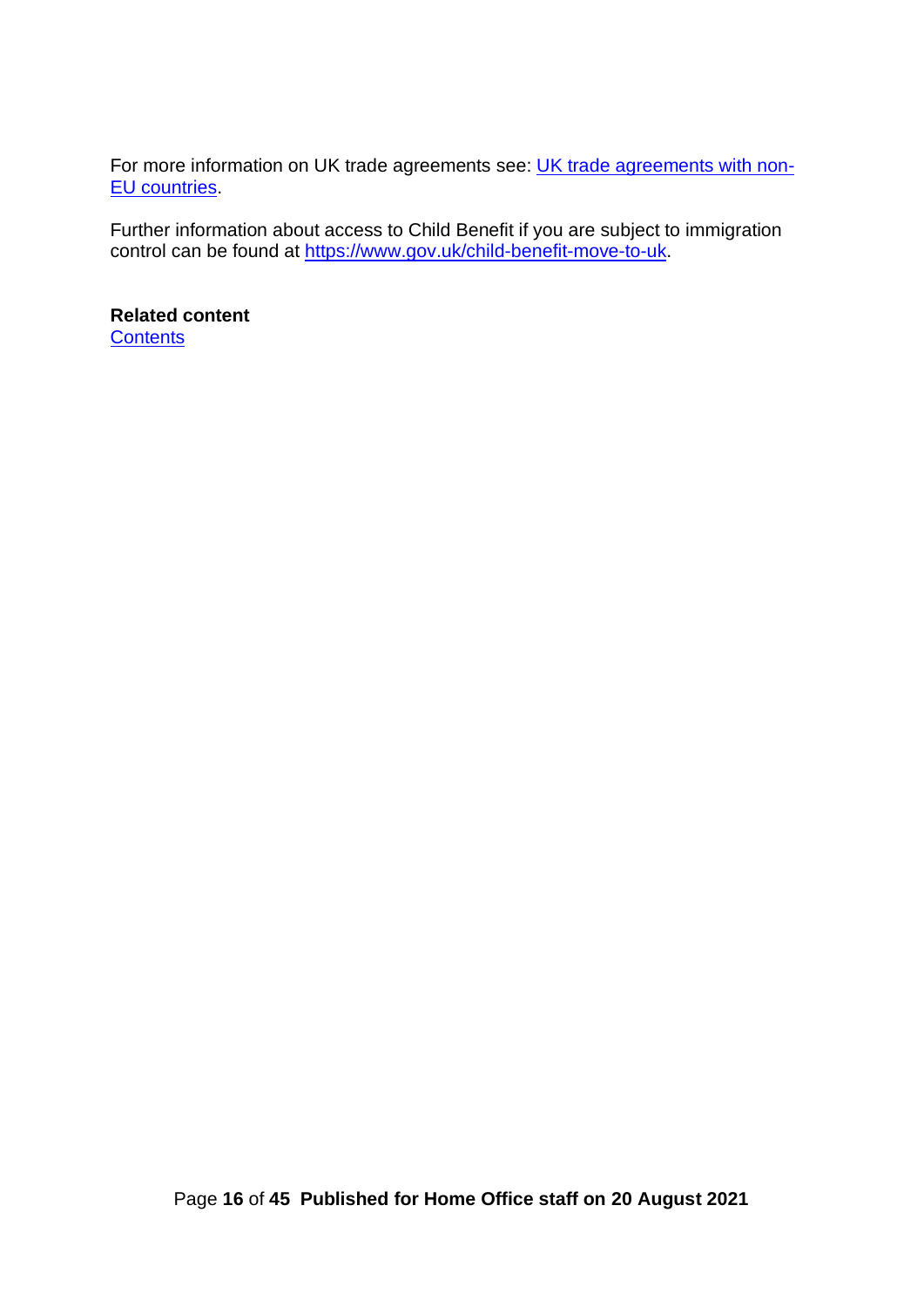## <span id="page-16-0"></span>Exceptions in immigration regulations

### <span id="page-16-1"></span>**Working Tax Credit (WTC) and Child Tax Credit (CTC)**

Working Tax Credit (WTC) and Child Tax Credit (CTC) have been replaced by Universal Credit. It is no longer possible to make a new claim for WTC or CTC unless you are a [frontier worker](#page-33-0)

The general rule is that a person subject to immigration control is not entitled to WTC or CTC (Tax Credits (Immigration) Regulations 2003, regulation 3(1)). However, a person falling under one of the prescribed exceptions cannot have their tax credits entitlement terminated solely on the grounds they are subject to immigration control. For more information see: [Tax credits if you leave or move to the UK.](https://www.gov.uk/tax-credits-if-moving-country-or-travelling/immigration-control)

### <span id="page-16-2"></span>**Child Benefit**

The general rule is that no person subject to immigration control is entitled to Child Benefit (Section 115 of the Immigration and Asylum Act 1999, sub-sections (1) and (3)). However, a person who falls under one of the following exceptions cannot be have their Child Benefit claim disallowed or terminated solely on the grounds they are subject to immigration control.

#### **Exception 1**

A person who has been given permission to enter, or stay in, the UK subject to a maintenance undertaking by another person or persons (pursuant to the Immigration Rules within the meaning of the Immigration Act 1971).

#### **Exception 2**

Citizens of a state with which the UK has concluded a Trade and Continuity Agreement providing for the equal treatment of workers in the field of social security, or for access to family benefits for workers and their families legally resident in the UK.

#### **Exception 3**

EEA citizens and their family members who are protected by the Citizens' Rights Agreements. This includes (but isn't limited to):

- EEA citizens with settled or pre-settled status or those who have made a valid application to the EU Settlement Scheme
- Family members of EEA citizens who hold a valid domestic immigration status.

For further guidance see: [EU Settlement Scheme](https://www.gov.uk/settled-status-eu-citizens-families)

For further guidance see: [Withdrawal Agreement explainer for part 2: citizens'](https://www.gov.uk/government/publications/withdrawal-agreement-explainer-for-part-2-citizens-rights) rights

Page **17** of **45 Published for Home Office staff on 20 August 2021**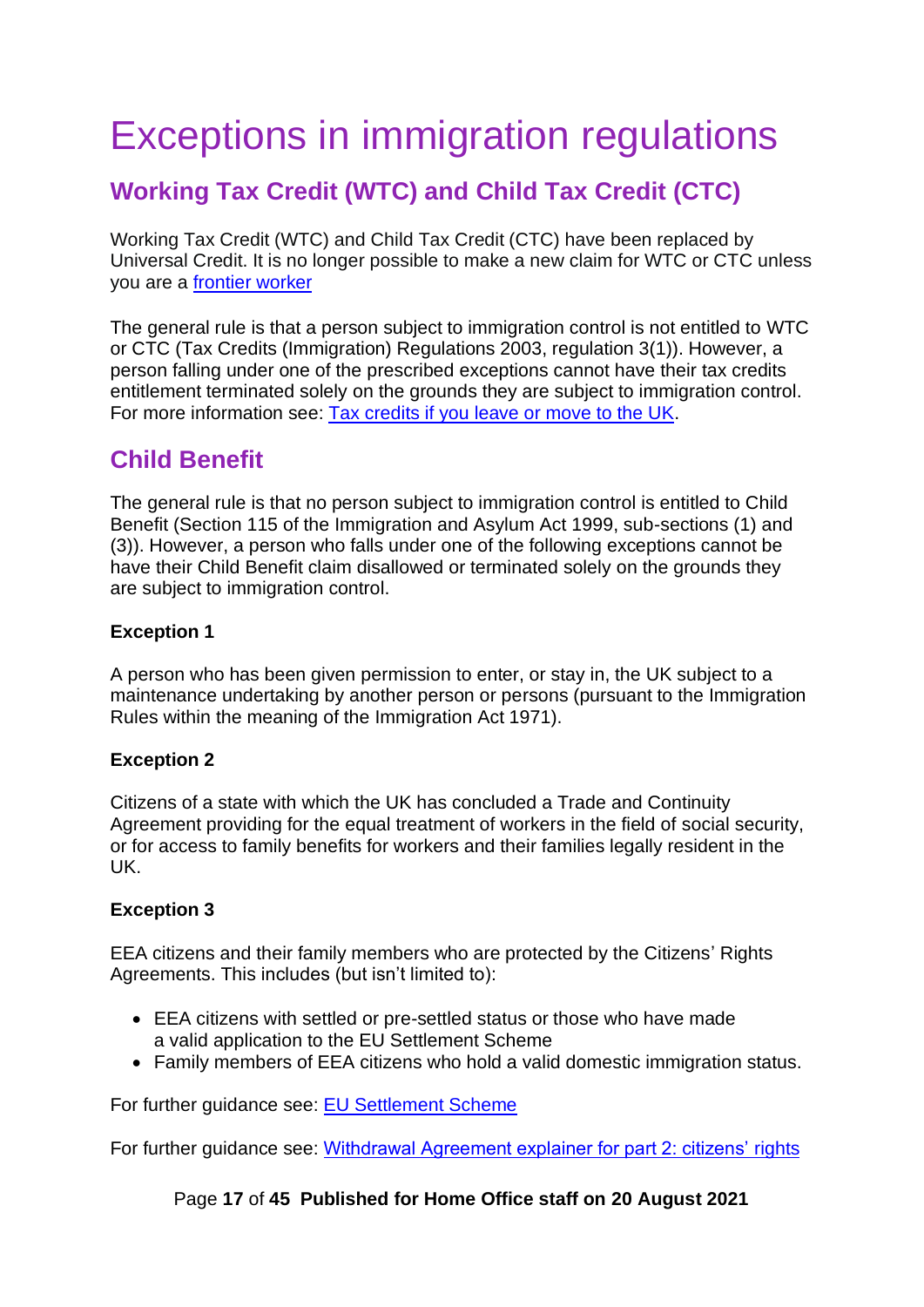#### **Exception 4**

A national of, or a person who has come to live in the UK from, a country that has a reciprocal social security agreement with the UK which covers Child Benefit. Countries that have such an agreement are:

- Barbados
- Canada
- Israel
- Jersey and Guernsey
- Mauritius
- New Zealand
- Bosnia-Herzegovina
- Serbia
- Montenegro
- North Macedonia
- Kosovo
- Switzerland

#### **Exception 5**

Persons who were entitled to Child Benefit before October 1996 are not excluded from entitlement to Child Benefit because they are subject to immigration control.

#### <span id="page-17-0"></span>**Maintenance undertakings**

A maintenance undertaking is a written agreement given by a sponsor. It states they will be responsible for the maintenance and accommodation of a person subject to immigration control while they are in the UK. It is an offence under the Social Security Administration Act 1992 for a sponsor not to maintain people who they are responsible for. If a failure to be maintained by the sponsored person results in a person claiming contributory based benefits, the benefits may be recovered from the sponsor.

The Home Office may take appropriate steps to recover amounts from the sponsor that were provided under section 95 of the Immigration and Asylum Act 1999 (support for asylum seekers) to a person being sponsored.

A person who has been granted permission and whose sponsor has signed a maintenance undertaking will not be entitled to access public funds until:

- they have been living in the UK for 5 years
- it has been 5 years since the maintenance undertaking was signed, whichever is the later date
- if they have been living in the UK for less than 5 years but their sponsor (or all sponsors if more than one) has died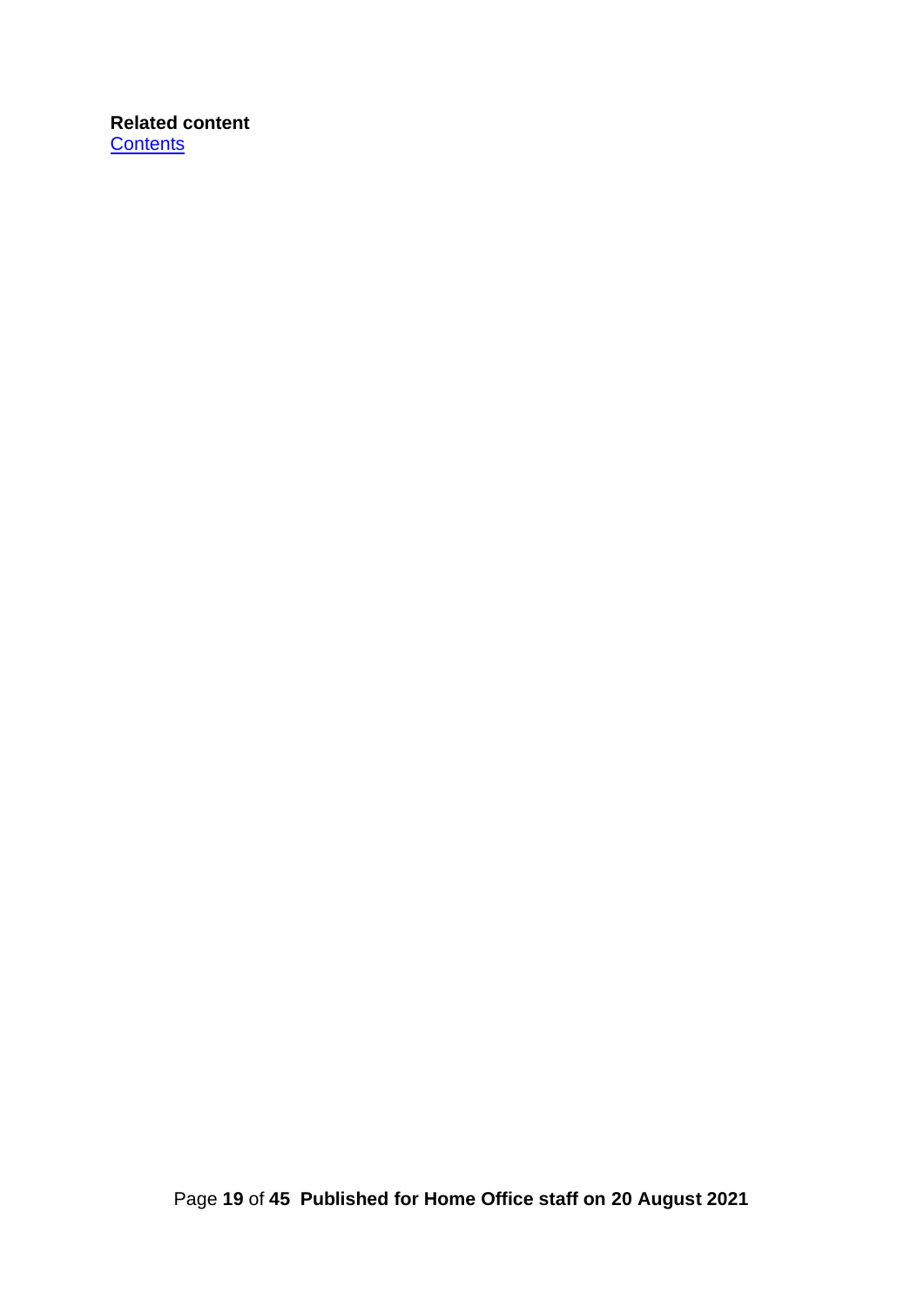## <span id="page-19-0"></span>Access to social housing and homelessness assistance

Although housing is a devolved matter, the Home Office is responsible for the overall policy relating to those who are subject to immigration control for the purposes of accessing social housing and homelessness assistance. The Persons subject to Immigration Control (Housing Authority Accommodation and Homelessness) Order 2000 specifies classes of persons subject to immigration control for the purposes of section 118 and 119 of the Immigration and Asylum Act (IAA) 1999.

People who are subject to immigration control are not eligible for local authority (or Northern Ireland Housing Executive) allocated social housing or homelessness assistance until they have obtained indefinite permission to enter or stay or specified forms of limited permission which are not subject to the NRPF condition. S118 and s119 of the Immigration and Asylum Act 1999, and s61 and Schedule 2 of the Housing (Wales) Act 2014 apply.

In England, eligibility for social housing and homelessness assistance is governed by parts 6 and 7 of the Housing Act 1996 and the Allocation of Housing and Homelessness (Eligibility)(England) Regulations 2016 as amended (SI 2006/1294).

Since 11pm on 31 December 2020 the following migrants have been eligible to apply for these services:

- those granted settled status under the EU Settlement Scheme
- those granted pre-settled status under the EU Settlement Scheme and can demonstrate they are exercising a qualifying right to reside
- those with EU rights saved under the Citizens' Rights (Application Deadline and Temporary Protection) (EU Exit) Regulations 2020 can continue to access these services during the grace period (see right to reside)
- frontier workers who are protected under the agreements

The following people are also now eligible to apply for social housing and homelessness assistance:

- family members of EEA citizens
- late applicants to the EUSS who have reasonable grounds

EEA citizens and their family members who do not meet the eligibility criteria listed above may be eligible for support under wider social welfare legislation following an amendment to the list of ineligible people in Schedule 3 of the Nationality, Immigration and Asylum Act 2002 ('the 2002 Act').

Regulation 13(4) of the Immigration and Social Security Co-ordination (EU Withdrawal) Act 2020 (Consequential, Saving, Transitional and Transitory Provisions) (EU Exit) Regulations 2020 made an amendment to Schedule 3 of the 2002 Act to bring the position of EEA citizens into line with non-EEA citizens.

#### Page **20** of **45 Published for Home Office staff on 20 August 2021**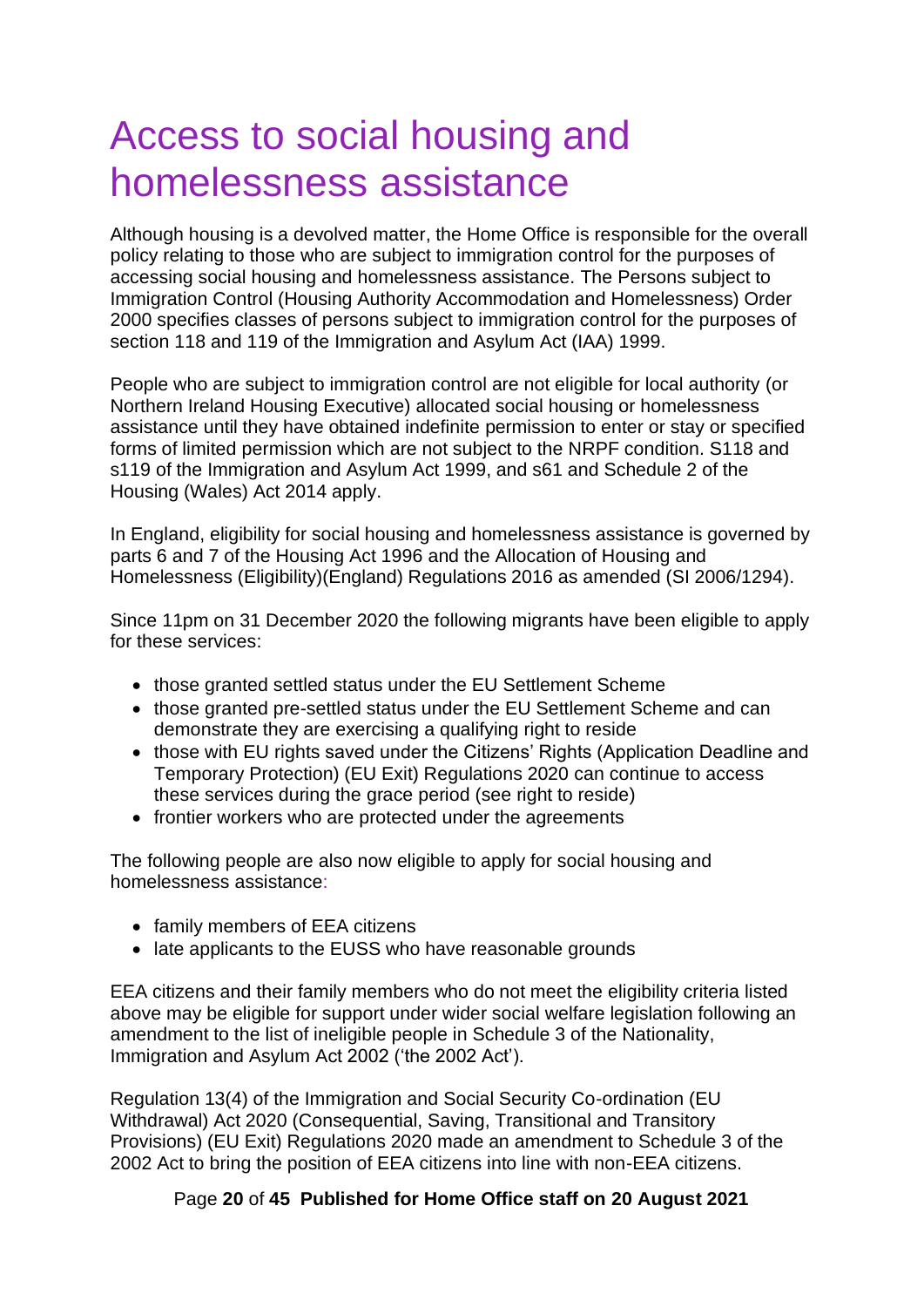The effect is that since the end of the transition period EEA citizens are no longer ineligible for assistance under the wider social welfare legislation referenced in the 2002 Act, which includes local authorities' General Power of Competence under the Localism Act 2011.

Local authorities may choose to rely on these changes and conclude that they have the scope to provide very limited assistance, shelter and support, to those EEA citizens who are not eligible for homelessness assistance where they consider such support to be necessary. It will be for the relevant local authority to satisfy itself of the lawfulness of any proposed measures and to consider how such measures may be circumscribed by existing legislation noting, for example, the restrictions set out in s.2 of the Localism Act 2011.

EEA citizens who have arrived in the UK under the new points-based immigration system since 1 January 2021 will be treated as any other non-EEA citizen and unable to access benefit and services.

All non-British citizens (excluding Irish citizens) who have arrived in the UK from 1 January 2021, are restricted from accessing income-related benefits, and an allocation of social housing or homelessness assistance (unless they fall within a class or persons prescribed by the regulations below) until they have achieved indefinite permission to stay (this is typically achieved after 5 years' residence in the UK).

For the regulations see:

- Persons subject to Immigration Control (Housing Authority / Accommodation [and Homelessness\)](https://www.legislation.gov.uk/primary+secondary?title=persons%20subject%20to%20immigration%20control)
- [Allocation of Housing and Homelessness Regulations](https://www.legislation.gov.uk/primary+secondary?title=allocation%20housing)

Individuals granted permission to stay in the following categories can access social housing and homelessness assistance in England. Housing legislation in Wales also allows for the same categories to have access to social housing or homelessness assistance, where eligible:

- refugee status
- humanitarian protection
- permission as a stateless person under paragraph 405 of the Immigration Rules, subject to the habitual residency test
- indefinite permission to enter or stay, subject to the habitual residency test
- limited permission under paragraphs 276BE, 276DG or Appendix FM of the rules on the basis of their family or private life under Article 8 of the Human Rights Convention and where the permission is not subject to a no recourse to public funds condition
- permission as a relevant Afghan citizen under paragraph 276BA1 of the Immigration Rules (Afghan interpreters), subject to the habitual residency test
- permission under paragraph 352J of the Immigration Rules (Calais permission),subject to the habitual residency test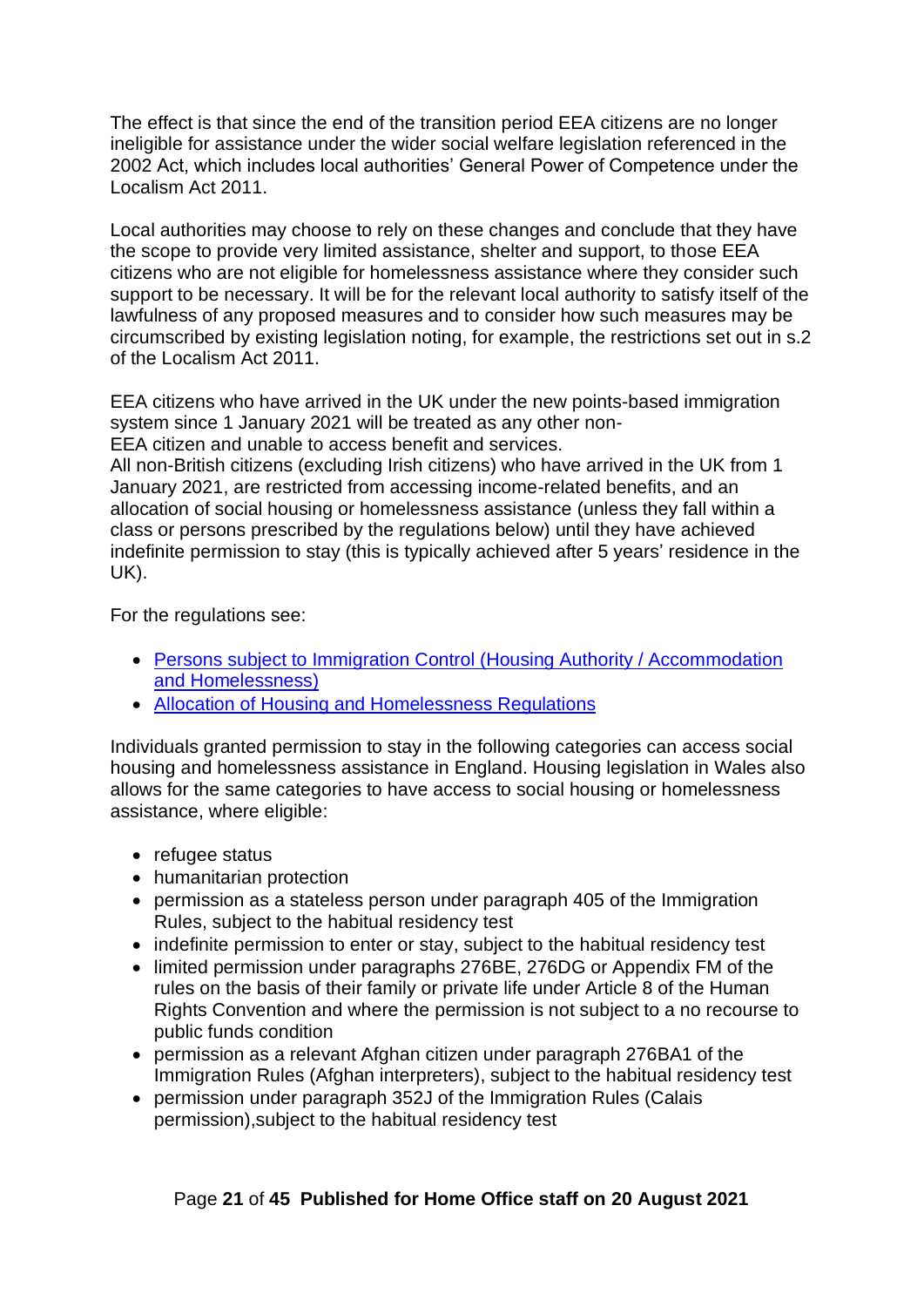- permission under paragraph 352ZH of the Immigration Rules and s67 of the Immigration Act 2016 (transferred children who do not qualify for refugee status or humanitarian protection),subject to the habitual residency test
- exceptional permission outside of the Immigration Rules and who are not subject to no recourse to public funds conditions
- limited leave to enter or stay as the family member of a relevant person of Northern Ireland under Appendix EU of the Immigration Rules
- limited leave to enter or remain in the United Kingdom under Appendix Hong Kong British National (Overseas) of the Immigration Rules, who is habitually resident in the Common Travel Area, and who is not subject to a condition requiring that person to maintain and accommodate themselves, and any person dependent upon them, without recourse to public funds

### <span id="page-21-0"></span>**Joint tenancies**

A joint tenancy cannot be granted to 2 or more people if any of them is subject to immigration control and ineligible for local authority housing. This applies both to local authority housing and to housing which is provided by a housing association as the result of a nomination by a local authority. A sole tenancy may be granted to someone who is eligible (for example a British citizen or person settled in the UK) but whose spouse/partner is not eligible. The ineligible spouse or partner is not counted as accessing public funds as a result of this.

#### <span id="page-21-1"></span>**Housing provided to public sector workers or paid for by public sector employers**

Some public sector workers, such as nurses, teachers and police officers, may be able to get help to buy or rent a home or provided with accommodation. These provisions are not classed as public funds.

### <span id="page-21-2"></span>**Housing Associations**

Local authorities may nominate people to housing association tenancies from their waiting list under Part 6 of the Housing Act 1996 or to discharge a homelessness duty under Part 7 of the Housing Act 1996 (in England, with similar legislation across the UK nations). In such cases, a local authority may only nominate people subject to immigration control who are eligible (see above). Where housing associations let their tenancies directly, the eligibility requirements do not apply.

#### <span id="page-21-3"></span>**Exceptions**

The following individuals who are subject to immigration control can be granted a non-secure tenancy, or licence of housing accommodation by a local Housing Authority:

• those attending a full-time course at a specified education institution, where the institution leases the accommodation for that purpose and would otherwise be hard to let

Page **22** of **45 Published for Home Office staff on 20 August 2021**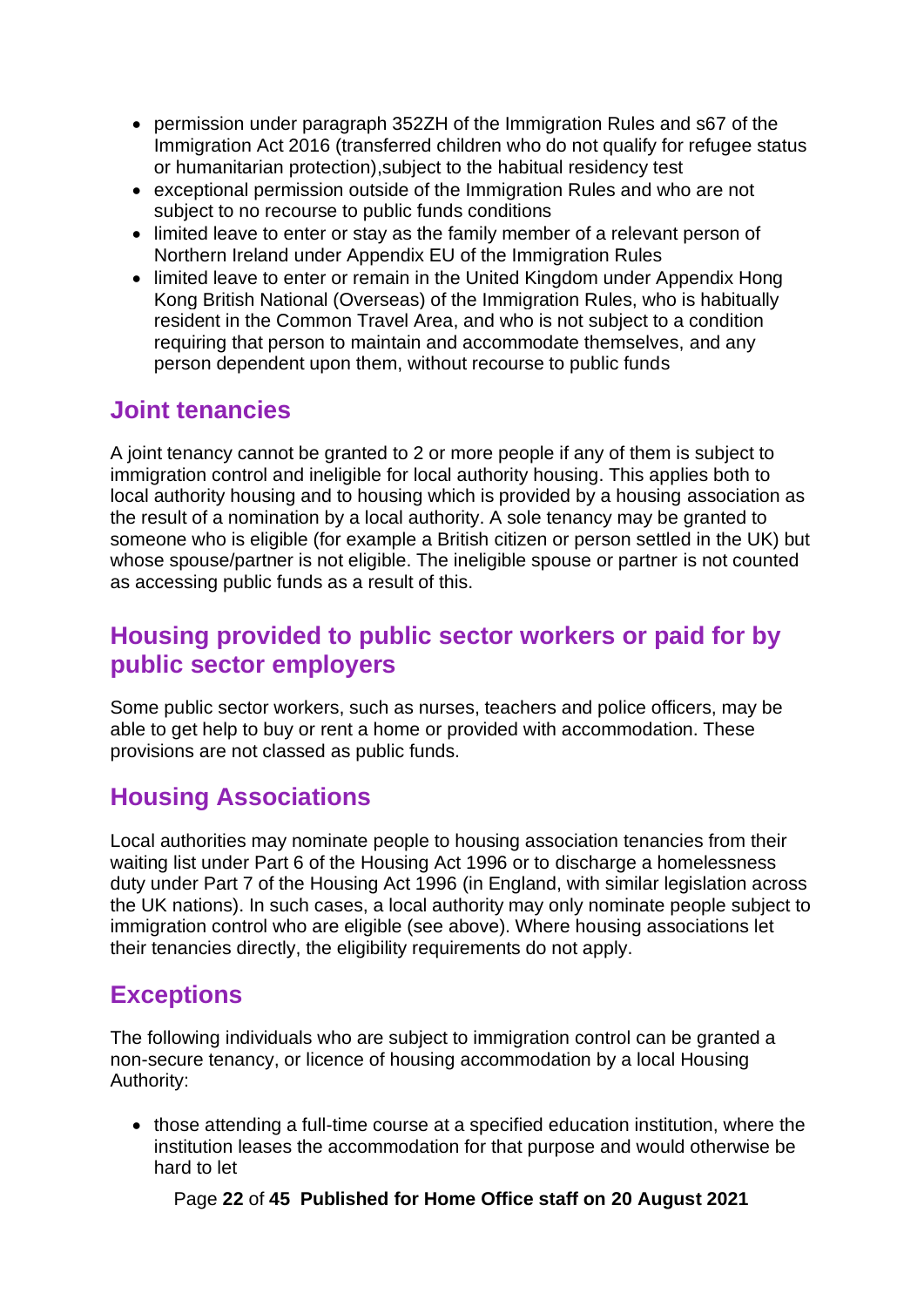- those owed duties under part 7 of the Housing Act 1996 (This only applies to certain homelessness duties - homelessness legislation)
- those owed a duty under the Care Act 2014 (England), Social Services and Wellbeing (Wales) Act 2014, Social Work (Scotland) Act 1968 as amended or Health and Personal Social Services (Northern Ireland) Order 1972 as amended
- a child in need, or their parent, carer or guardian, where a local authority is under a duty to provide support under the Children Act 1989 (England), Social Services and Wellbeing (Wales) Act 2014, Children (Scotland) Act 1995 or the Children (Northern Ireland) Order 1995
- those attending a designated full-time course at an educational establishment where the accommodation is not let as a secure tenancy and would otherwise be hard to let: this also applies to Scotland and Northern Ireland

The eligibility requirements do not apply to existing council and housing association tenants who transfer to another social housing property.

The provision of social housing or homelessness assistance is administered by

- Local authorities
- Northern Ireland Housing Executive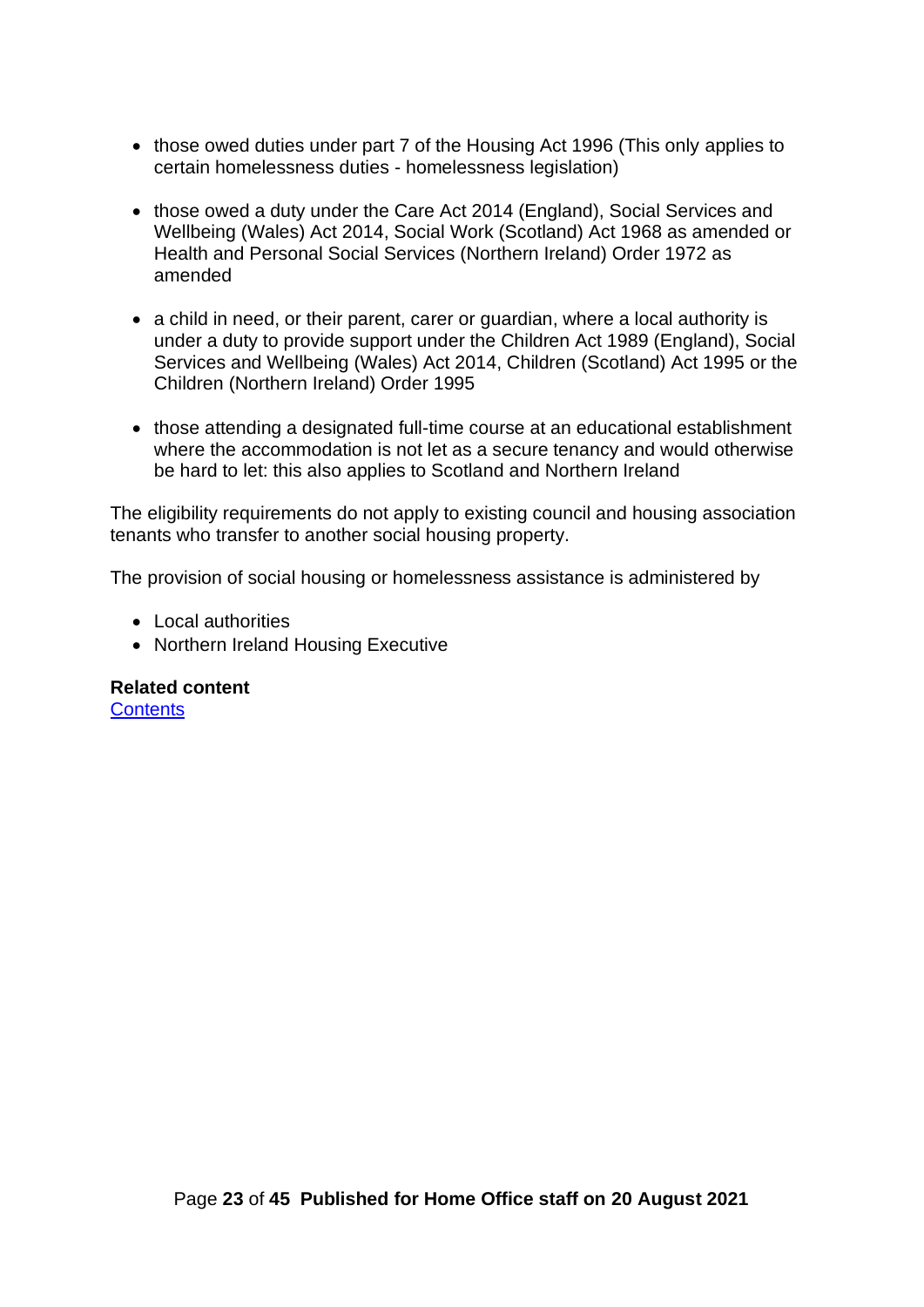## <span id="page-23-0"></span>Access to social care

Migrants subject to NRPF, or here without lawful status in the UK, are also barred from accessing social care, where the need arises solely out of their destitution or threat of destitution. S120 and s121 of the Immigration and Asylum Act 1999, s21 of the Care Act 2014 and s46 of the Social Services and Well-Being (Wales) Act 2014 apply.

People here with settled status under the EU Settlement Scheme and those with presettled status with a right to reside are not restricted in accessing these services (see [The UK's departure from the European Union and EEA citizens' \(and their families\)](#page-26-0)  [access to public funds\)](#page-26-0).

### <span id="page-23-1"></span>**Exceptions**

Local authorities are not prevented from providing support to migrants who are otherwise barred access to assistance, where it is necessary to avoid a breach of human rights or the wellbeing of a child is in question (Schedule 3 of the Nationality, Immigration and Asylum Act 2002).

Similarly, local authorities are not prevented from providing support to migrants who are otherwise barred access to assistance, where they are lawfully resident in the UK and this support does not replicate support barred in other parts of statute (for example see [Section 1, Localism Act 2011\)](https://www.legislation.gov.uk/ukpga/2011/20/section/1#:~:text=Localism%20Act%202011%2C%20Section%201%20is%20up%20to,in%20the%20content%20and%20are%20referenced%20with%20annotations.).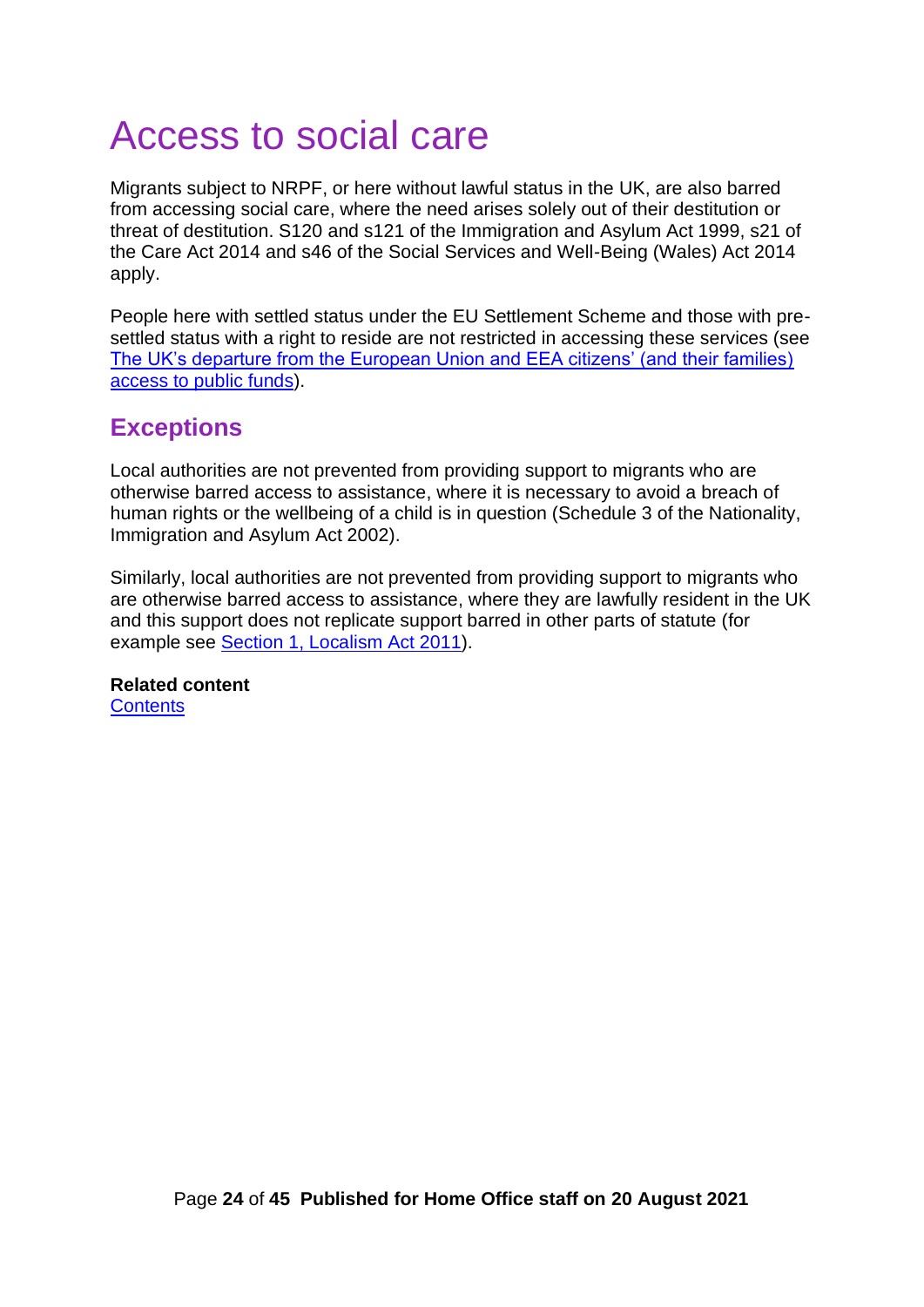## <span id="page-24-0"></span>National Health Service (NHS) treatment (Health and Social Care in Northern Ireland)

NHS treatment does not fall within the definition of public funds for immigration purposes. Health is a devolved matter and the UK's four nation's health departments have their own rules on access to NHS treatment. People coming to the UK for more than 6 months and who are not settled in the UK are required to pay an Immigration Health Surcharge (unless covered by one of the exemptions). Those who are not required to pay the surcharge or are not covered by an exemption from the surcharge are liable to be charged for some services.

For more information see: [Overseas NHS visitors: implementing the charging](https://www.gov.uk/government/publications/overseas-nhs-visitors-implementing-the-charging-regulations)  [regulations.](https://www.gov.uk/government/publications/overseas-nhs-visitors-implementing-the-charging-regulations)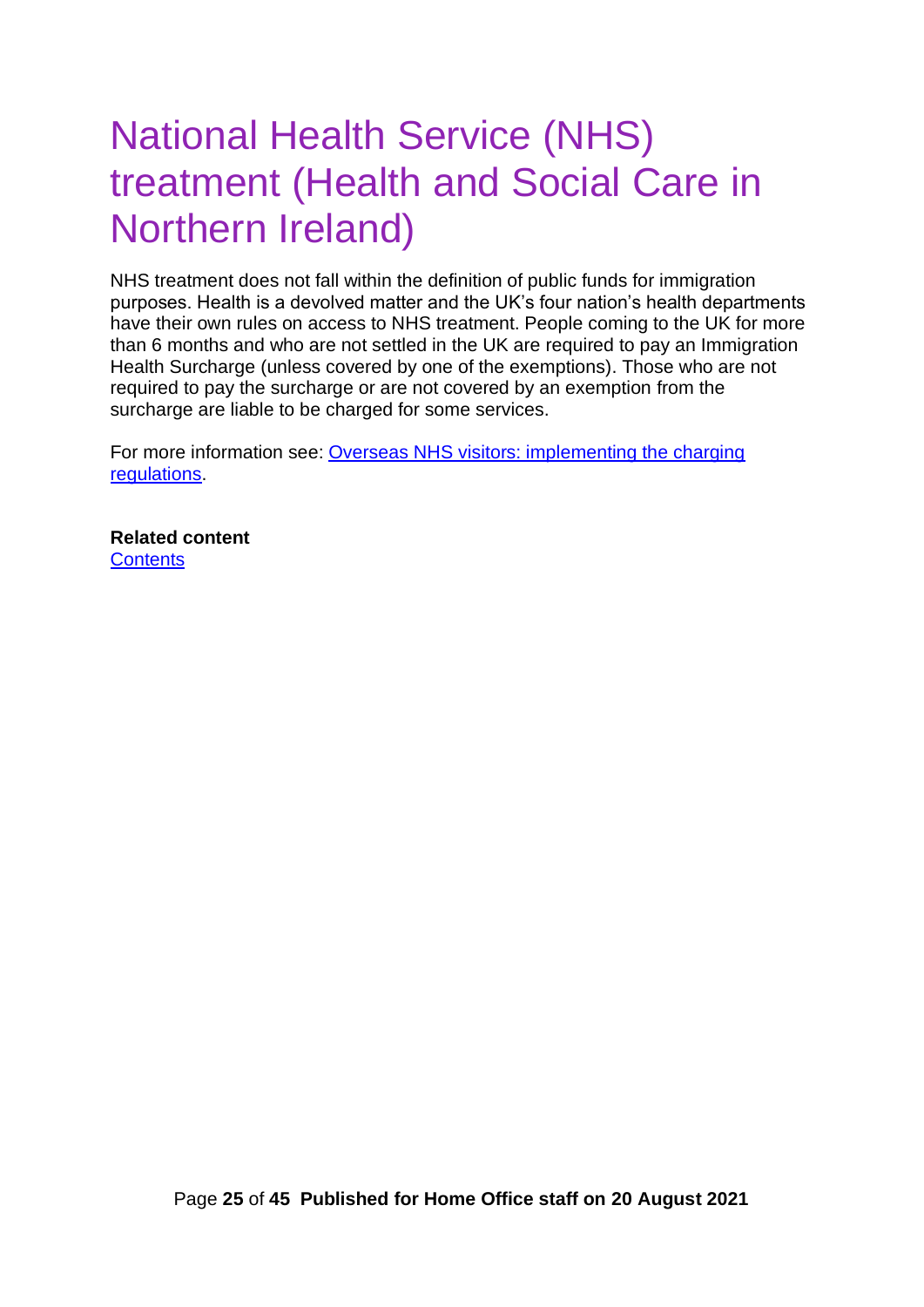# <span id="page-25-0"></span>State-funded education for children

The law requires all children of compulsory school age to have access to education. Because of this, compulsory school age education does not count as public funds for the purposes of the Immigration Rules.

If a person has been granted permission to study at an independent fee-paying school but studies at a state funded school (maintained or academy schools) instead, they will have breached their conditions of their permission in the UK (unless the independent school has become an academy after the student was admitted), and risk having their leave curtailed.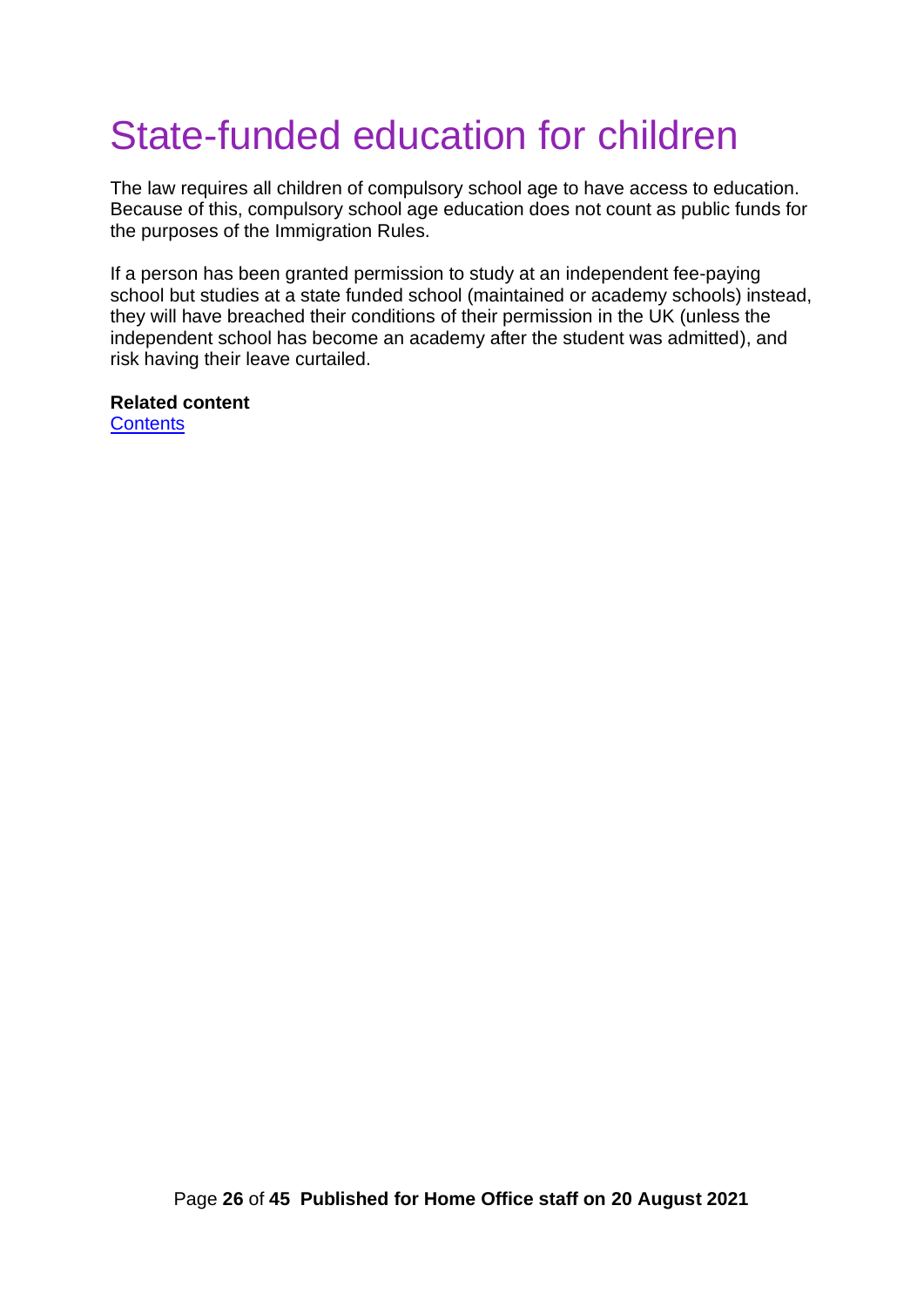## <span id="page-26-0"></span>The UK's departure from the European Union and EEA Citizens' (and their families) access to public funds

The UK left the EU on 31 January 2020 and entered a transition period during which EU law continued to apply up until 11pm on 31 December 2020. Free movement for EEA citizens in the UK ended at 11pm on 31 December 2020. Since 1 January 2021, newly arriving EEA citizens and non-EEA family members not covered by the Citizens' Rights Agreements have been subject to the same immigration system as non-EEA nationals. They are also subject to the same conditions that restrict access to publicly funded support and assistance.

The Citizens' Rights Agreements considered and agreed at European Council on 17 October 2019 and ratified in UK legislation through the European Union (Withdrawal Agreement) Act 2020 provided protections for EU citizens (and their family members) in respect of access to social security and other support and assistance, where EU citizens have moved between the UK and EU states by the end of the transition period (11pm on 31 December 2020) and where they remain in scope of the agreement.

The UK also reached agreement with the EEA EFTA states and Switzerland (EEA EFTA Separation Agreement and the Swiss Citizens' Rights Agreement) to extend the protections in the Withdrawal Agreement to citizens of these states who moved between the UK and these states by the end of the transition period and had a right to reside.

EEA citizens and their family members who were resident here by 11pm on 31 December 2021 and were covered by the Citizens' Rights Agreement were able to continue to access services on the same basis during the grace period which ended on the 30 June 2021. This grace period allowed access to benefits and services for those EEA citizens and their family members residing here by 11pm 31 December 2020 who had not applied for immigration leave under the EU Settlement Scheme.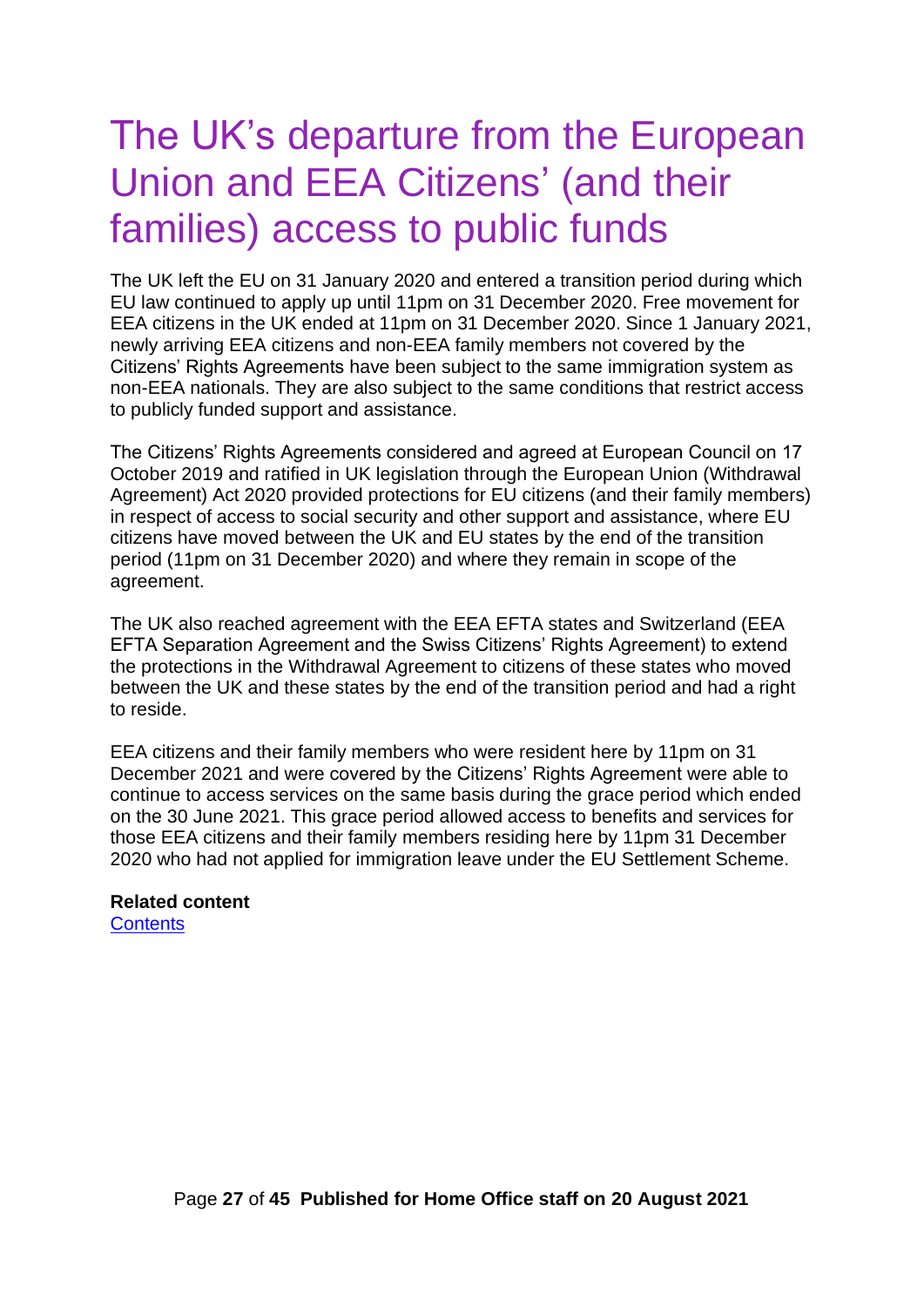## <span id="page-27-0"></span>Access to public funds for EEA citizens and their family members during the grace period.

EEA citizens, their family members, and those with derivative rights to reside who were lawfully resident here by 11pm on 31 December 2021 and were covered by the Citizens' Rights Agreement could continue to access benefits and services on the same basis during a grace period which commenced on 1 January 2021 and ended on the 30 June 2021. This grace period allowed access for those EEA citizens and their family members residing here by 11pm on 31 December 2020 who had yet to apply to apply for immigration leave under the EU Settlement Scheme.

During the grace period, EEA citizens and their family members (including family members moving to the UK to join an EEA citizen resident in the UK by 11pm on 31 December 2020 who were eligible to apply to the EU Settlement Scheme) had until 30 June 2021 to apply for leave under the EU Settlement Scheme. Those covered by the Withdrawal Agreements have their rights protected, including access to benefits and services on the same basis as before. However, they needed to provide evidence that they were covered by the Agreements, such as evidence that they were exercising a qualifying EU right to reside immediately before the end of the transition period (11pm on 31 December 2020).

EEA citizens granted settled status under the EU Settlement Scheme were able to access services and benefits providing they meet any specific eligibility criteria in the same way as a UK national.

EEA citizens granted pre-settled status under the EU Settlement Scheme were able to access benefits and services on the same basis as they did prior to 11pm on 31 December 2020, i.e., they needed to be exercising a qualifying right to reside such as having worker or self-employed status.

For guidance on what constitutes a qualified person see: [EEA nationals qualified](https://www.gov.uk/government/publications/european-economic-area-nationals-qualified-persons)  [persons.](https://www.gov.uk/government/publications/european-economic-area-nationals-qualified-persons) These rights will remain unless a person loses their pre-settled or settled status through absence from the UK or by enforced removal from the UK (such as deportation).

EEA citizens who were lawfully residing in the UK by 11pm on 31 December 2020 could be joined by eligible family members who lived in a different country during the grace period if the relationship existed by 31 December 2020 and still existed when the person joined. Such family members are protected by the Withdrawal Agreement and were able to access benefits provided that the EEA citizen or the family member was exercising a qualifying right to reside at the time of the claim. For further guidance on the EU Settlement Scheme see: [EU Settlement Scheme](https://www.gov.uk/government/publications/eu-settlement-scheme-caseworker-guidance)  [caseworker guidance.](https://www.gov.uk/government/publications/eu-settlement-scheme-caseworker-guidance)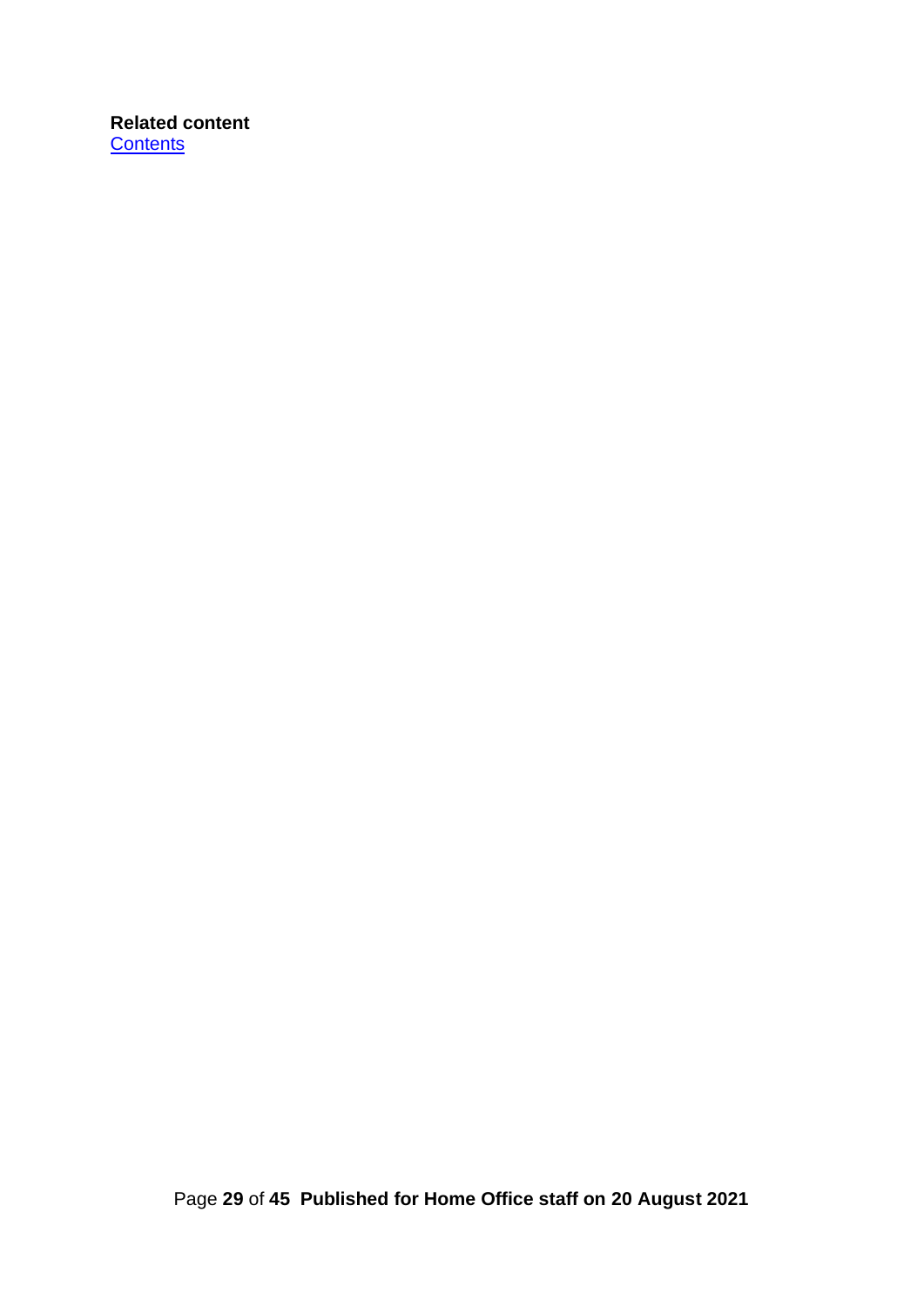## <span id="page-29-0"></span>Access to public funds for EEA citizens and their family members post grace period.

EEA citizens without a form of UK immigration status who missed the 30 June 2021 deadline will be considered to have no lawful basis for staying in the UK. They will need to obtain status under the EU Settlement Scheme or another UK immigration route so that they continue to access benefits and services. In line with the Citizens' Rights Agreements, late applications to the EUSS are accepted where there are reasonable grounds for missing the 30 June 2021 deadline.

Those who submit a late application to the EUSS will also be able to access benefits and services, if they are eligible, from the point their application is validated, and identity has been verified.

DWP and HMRC will disallow any new applications for benefits and services where the applicant does not have the relevant immigration status, or has not applied for permission to stay under the EUSS.

Persons who can show that they have been residing in the UK for more than five years (and who are expected to be granted settled status) are eligible to access benefits (subject to eligibility) on the same basis as any other British citizen. Persons who can show that they have been residing in the UK for less than five years (and who are expected to be granted pre-settled status) are eligible to access benefits (subject to eligibility) providing that they can demonstrate they are exercising a qualifying right to reside, such as having worker or self-employed status. EEA citizens who were lawfully residing in the UK by 11pm on 31 December 2020 can be joined by eligible family members who live in a different country after the end of the grace period if the relationship existed on 31 December 2020 and still exists when the person joins. Such family members are protected by the Withdrawal Agreements and are able to access benefits as soon as they have applied to the EUSS, provided that the EEA citizen or the family member is exercising a qualifying right to reside at the time of the claim and that they make the EUSS application within 3 months of arrival or have a reasonable excuse if they apply later.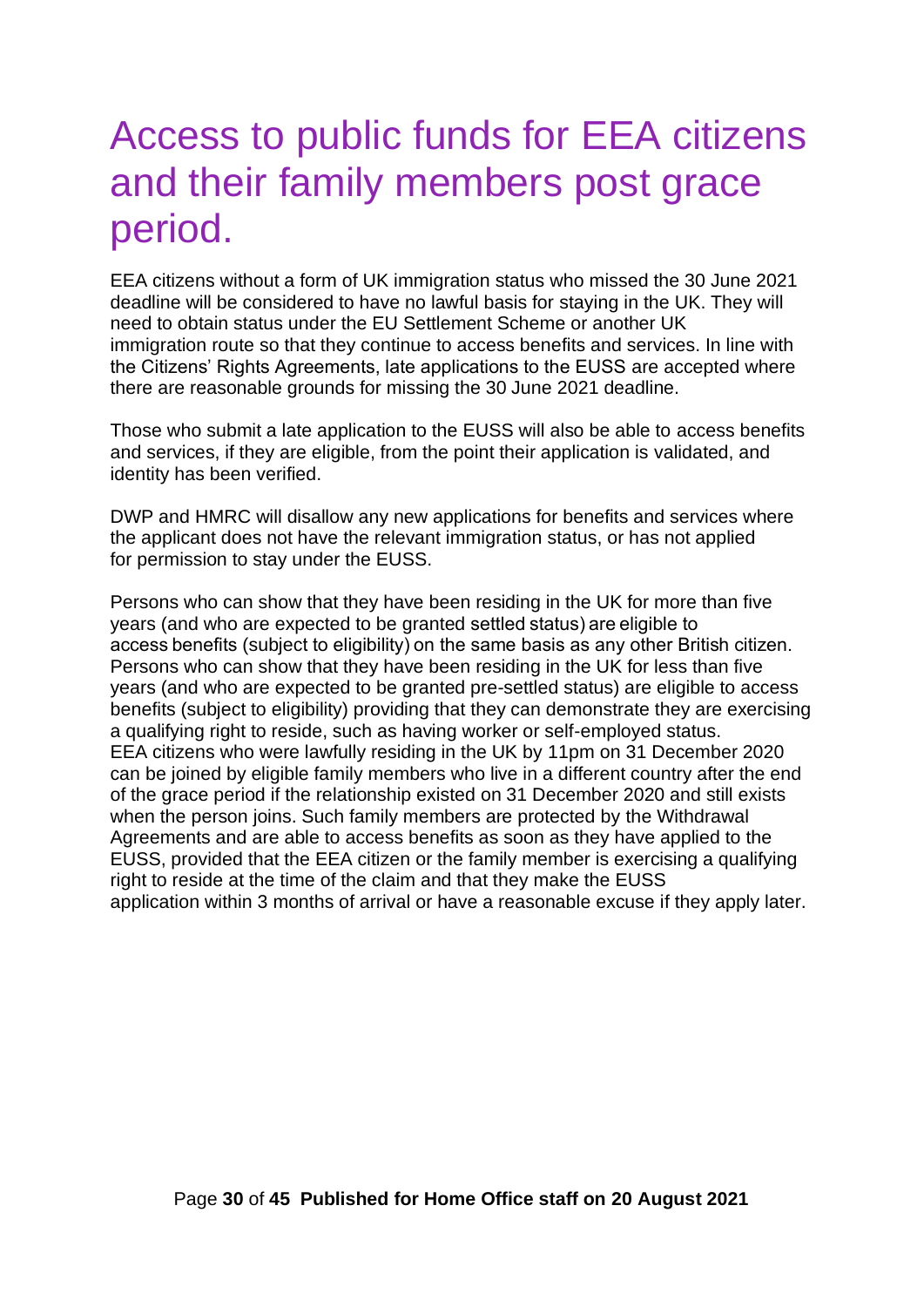# <span id="page-30-0"></span>Irish citizens

The Common Travel Area (CTA) is an administrative arrangement between the UK, Ireland and the Crown Dependencies (Isle of Man, Guernsey and Jersey) which is implemented in UK domestic law in statute.

It allows British and Irish citizens to travel freely between the UK and Ireland and reside in either jurisdiction. It also facilitates the enjoyment of a number of associated rights and privileges.

Both the UK Government and Irish Government have committed to maintaining the CTA. The CTA is underpinned by deep-rooted, historical ties, and maintaining it has been, and continues to be, a shared objective.

It also pre-dates the UK and Ireland's membership of the EU. It has been agreed with the EU that the UK and Ireland can continue to make arrangements between themselves when it comes to the CTA. Irish citizens in the UK and British citizens in Ireland will continue to have access to their CTA associated rights.

Both Governments confirmed that position on 8 May 2019, when we signed a Common Travel Area Memorandum of Understanding, setting out our commitment to ensuring British and Irish citizens continue to be able to reside, work, study, and access healthcare, social security and public services in each country.

As part of this, under section 3ZA of the Immigration Act 1971 (in force from 11pm on 31 December), Irish citizens **do not** require permission to enter or stay in the UK, unless they are subject to a deportation order, exclusion decision or international travel ban.

Irish citizens also do not need to apply for permission to enter or to stay under the EU Settlement Scheme, although may if they wish, nor do they have to apply for a frontier worker permit (again, they may do so if they wish). However, a family member of an Irish citizen may be eligible to apply to the EU Settlement Scheme even if the Irish citizen does not apply. The Irish citizen must still meet the relevant requirements were they to have applied, for the family member's application to be successful.

As Irish citizens are EEA citizens, they are also able to rely on EU free movement rights if they were in the UK by 11pm on 31 December 2020. Although they do not need these rights to provide them with a right of residence in the UK, an Irish citizen may choose to rely on their EU free movement rights in order to facilitate the residence of a family member. An Irish citizen can, where they meet the criteria of the Immigration (European Economic Area) Regulations 2016, rely on their saved EEA rights to continue to sponsor a family member's residence during the grace period (between 1 January and 30 June 2021).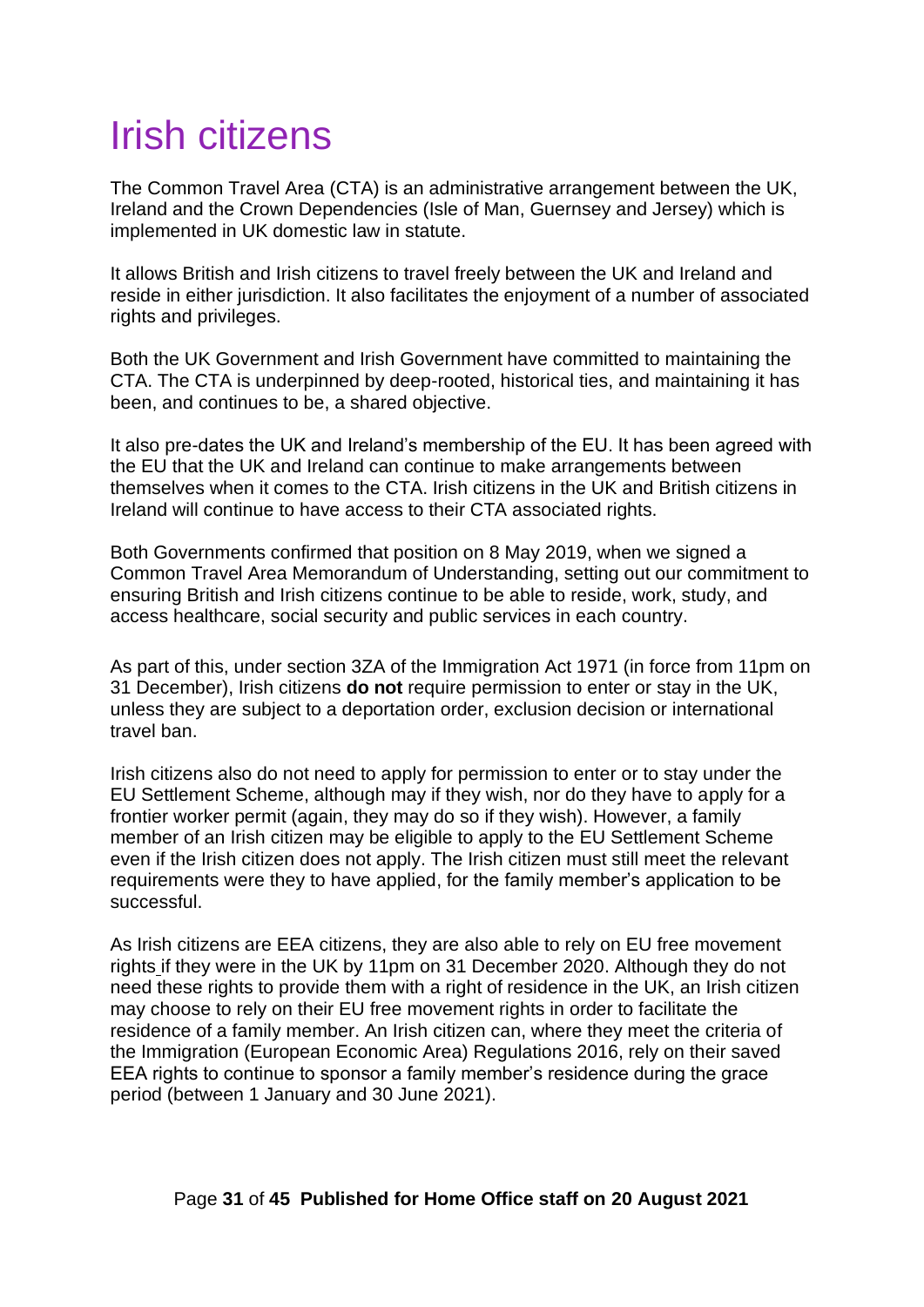The 2019 Irish Social Security Reciprocal Agreement also covers Irish and UK nationals who move between Ireland and the UK and their family members. This agreement extends existing bilateral agreements between Ireland and the UK.

**Related content [Contents](#page-1-0)** 

Page **32** of **45 Published for Home Office staff on 20 August 2021**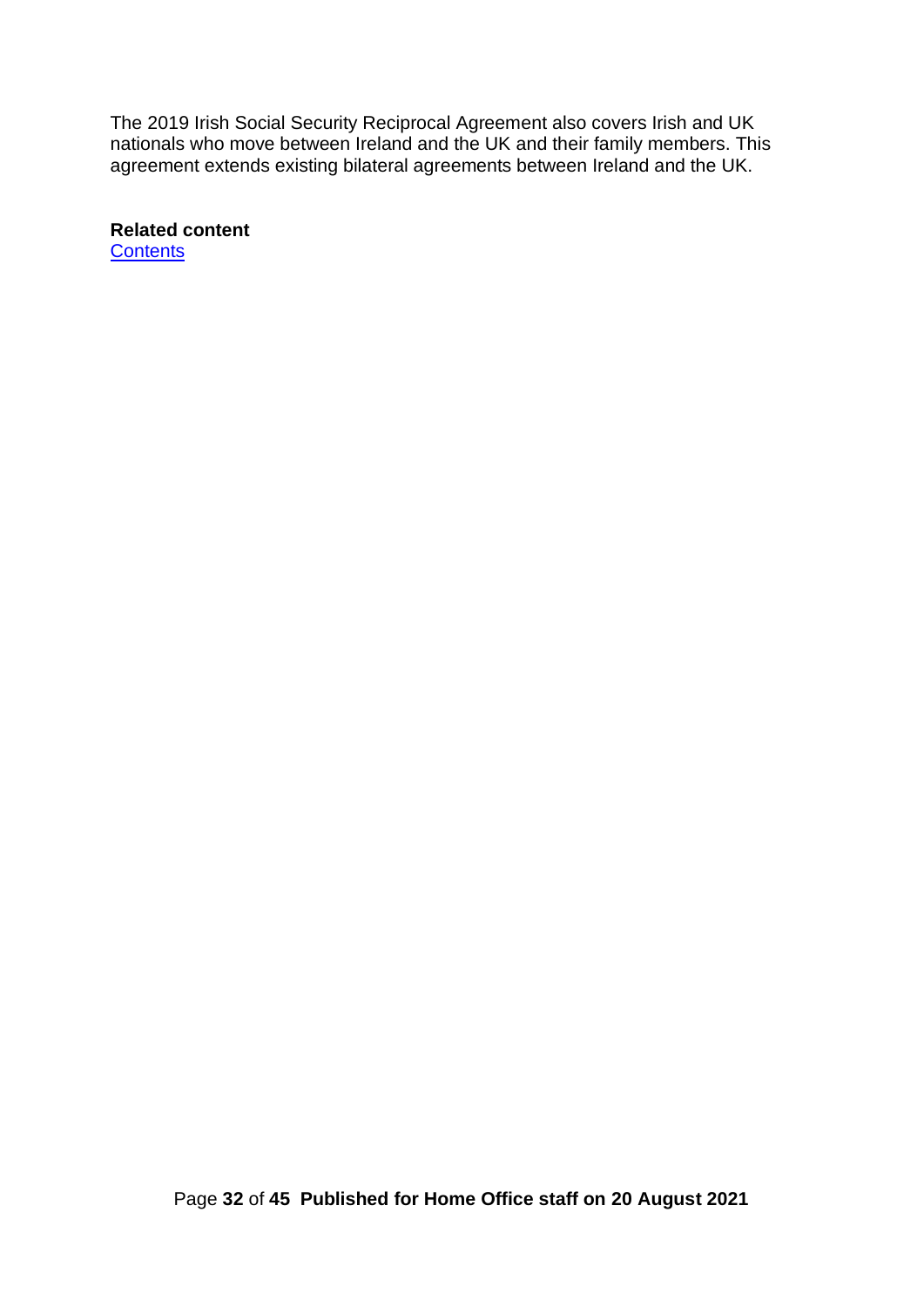## <span id="page-32-0"></span>People of Northern Ireland and their family members

The family members of the people of Northern Ireland can apply for immigration permission under the EU Settlement Scheme where their person of Northern Ireland family member meets the criteria of the scheme.

Those family members of the people of Northern Ireland who are solely Irish citizens can apply to the EU Settlement Scheme in their own right.

Non-EEA citizen family members can apply to the EU Settlement Scheme as the family member of a person of Northern Ireland where their British, Irish or dual British and Irish family member was resident in the UK by 11pm on 31 December 2020.

A person of Northern Ireland is a person who meets all the following criteria:

- they are a British, Irish or dual British and Irish citizen
- they were born in Northern Ireland
- at the time of their birth, they had at least one parent who held British, Irish or dual citizenship (or was without any restriction on their period of residence)
- they were living in the UK by 11pm on 31 December 2020

Those family members of the people of Northern Ireland granted settled status under the EU Settlement Scheme will be able to access the same support and assistance that UK nationals can access.

Those family members granted pre-settled status will be able to access benefits and services on the same basis as family members of EEA nationals resident by 1 January 2021, if the person of Northern Ireland was undertaking an activity which, if they were an EEA citizen, would have made them a qualified person (for example through work or self-employment),

For further guidance see:

- Apply to [the EU Settlement Scheme \(settled and pre-settled status\) -](https://www.gov.uk/settled-status-eu-citizens-families/family-member-eligible-person-from-northern-ireland) If you're [the family member of an eligible person of Northern Ireland](https://www.gov.uk/settled-status-eu-citizens-families/family-member-eligible-person-from-northern-ireland)
- [EU Settlement Scheme caseworker guidance](https://www.gov.uk/government/publications/eu-settlement-scheme-caseworker-guidance)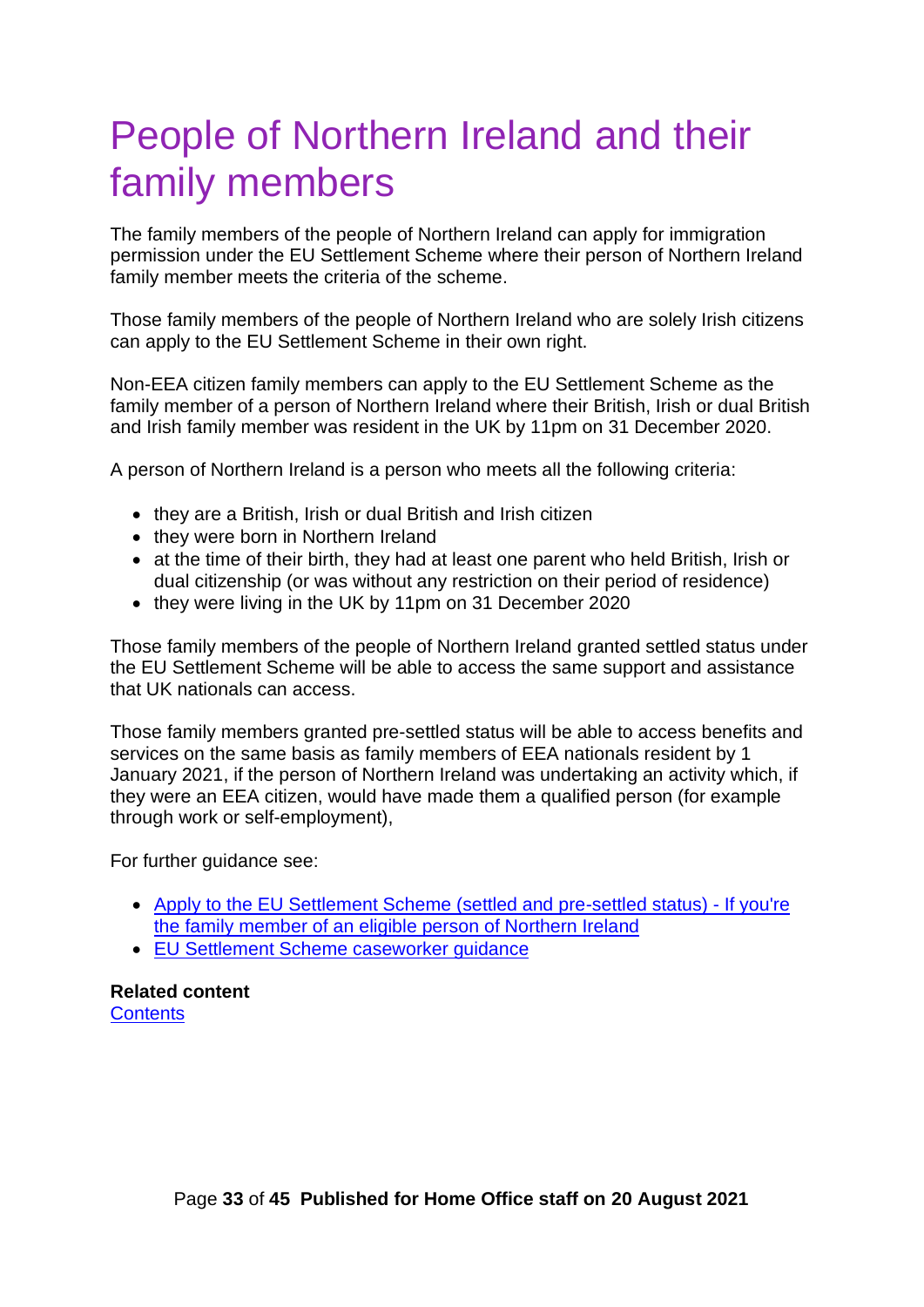## <span id="page-33-0"></span>Frontier workers

EEA citizens who worked in the UK but were resident abroad before 11pm on 31 December 2020 and continue to be after that date have rights under the EU Withdrawal Agreements and may apply for a Frontier Worker Permit certifying these rights.

In order to qualify for a Frontier Worker Permit, the person will have to demonstrate that they are:

- an EEA citizen
- not primarily resident in the UK at the end of the 31 December 2020, and continue to not be so thereafter
- pursuing employment or self-employment in the UK by 31 December 2020 and continue to do so thereafter, or otherwise retain worker or self-employed person status in the UK

Whilst it is mandatory for non-Irish frontier workers to hold a frontier worker permit to enter the UK for the purpose of exercising frontier worker rights since 1 July 2021, they are not be required to hold a valid permit in order to access benefits or services in the UK, although having one may make it to prove their right to do so.

Frontier workers may be able to access benefits and other services in the UK, provided they meet the eligibility requirements. The department or body providing services will consider each case on its own merits, taking individual circumstances into account in each case.

#### **Related content**

**[Contents](#page-1-0)**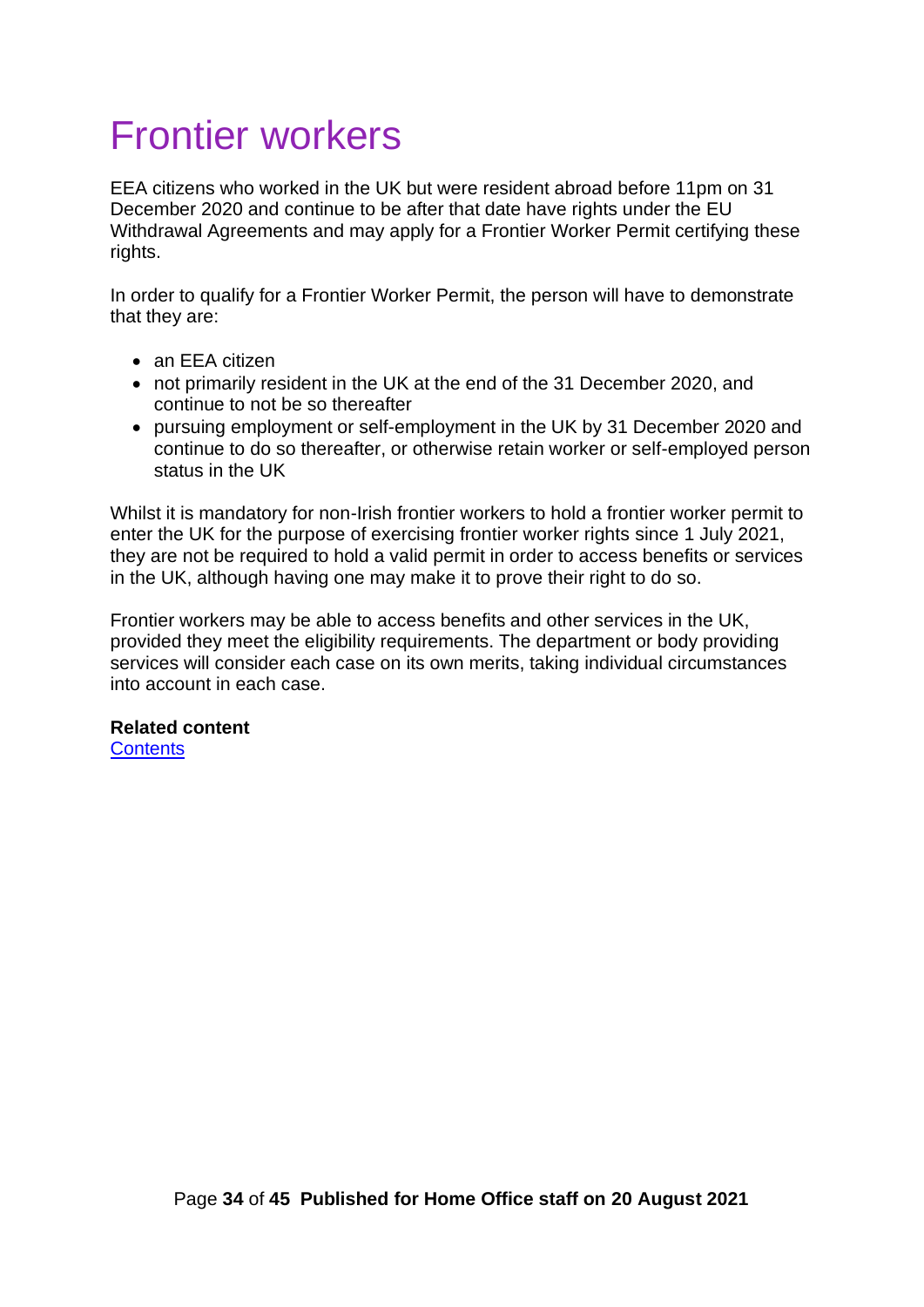## <span id="page-34-0"></span>Individuals with permission granted by a Crown Dependency's EU Settlement **Scheme**

The Crown Dependencies (Jersey, Guernsey and the Isle of Man) operate their own versions of the UK's EU Settlement Scheme. Where an individual holds permission under the EUSS of a Crown Dependency, that permission is recognised by the UK and such individuals will have the same access to benefits and services as an individual granted permission under the UK's EU Settlement Scheme.

#### **Related content**

**[Contents](#page-1-0)**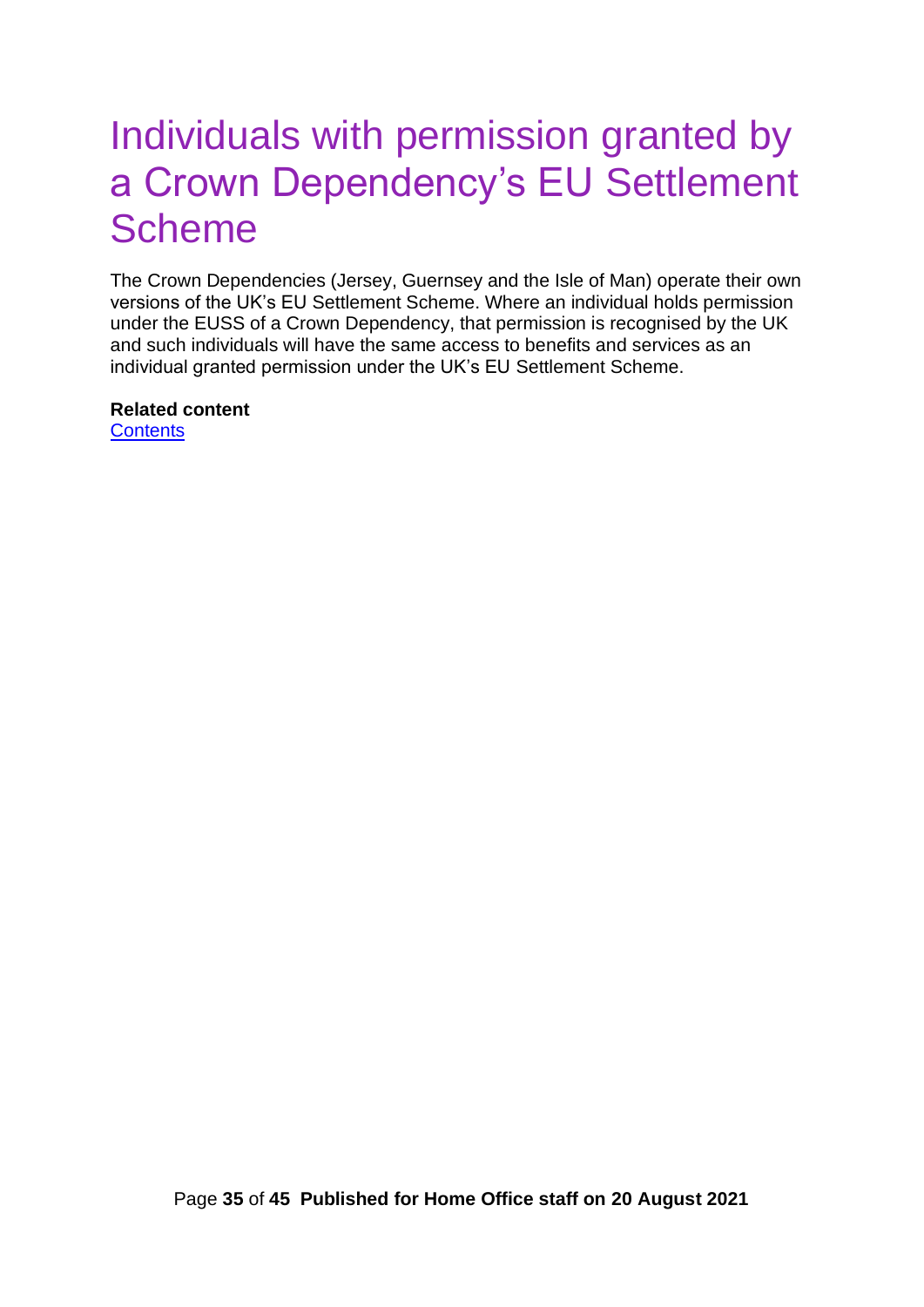## <span id="page-35-0"></span>Access to public funds for EEA citizens and their family members and non-EEA nationals under the new pointsbased immigration system

EEA citizens and their family members moving to the UK since 11pm on 31 December under the new points-based immigration system, are no longer able to rely on freedom of movement rights to reside under EU law. They no longer have any rights under the Withdrawal Agreements unless they are protected in another capacity. For example, where they are a family member joining an EEA citizen who was residing in the UK by 31 December 2020.

They therefore, have the same access to benefits and services as non-EEA citizens and are restricted from accessing income-related benefits until they have achieved indefinite permission to stay in the UK (or another form of leave without NRPF conditions), typically after 5 years.

All non-British citizens (excluding Irish citizens) will need to apply for a domestic immigration status from the Home Office which will set out their entitlement to access public funds. They will usually not be able to access non-contributory benefits until they are granted indefinite leave to remain (or another form of leave without NRPF conditions), typically after 5 years, unless exempted under the Eligibility Regulations, for example, by having grant of refugee status.

This means the treatment of EEA and non-EEA citizens are aligned in the new, global points-based immigration system, in terms of access to benefits and services.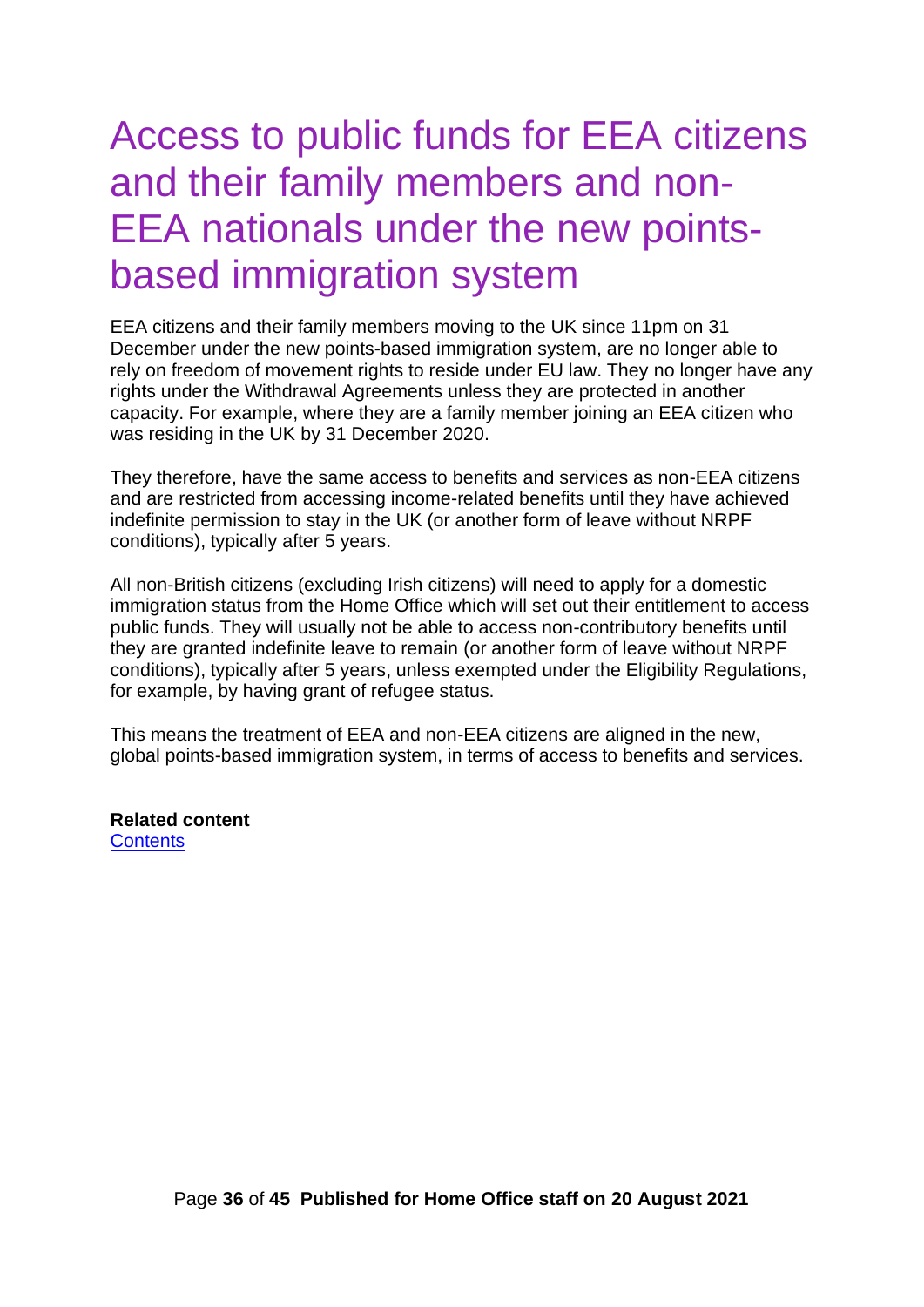## <span id="page-36-0"></span>Persons who have accessed public funds or other publicly funded services subject to restrictions in immigration legislation

Where the Home Office identifies a person who is subject to NRPF conditions and has accessed public funds or other services which they are not entitled to, checks must be undertaken to establish if the applicant has breached the conditions of their stay.

For example, a person who:

- already holds permission to enter or stay in the UK or applies for permission to enter or stay in the UK and has received public funds
- applies for permission to enter or stay in the UK whose sponsor has received public funds

There are various sources which will confirm whether a person's permission to enter/remain is subject to an NRPF condition:

- Biometric Residence Permit
- passport
- other immigration status document
- Home Office records including Atlas CID or CRS if, no documents are available

Consideration must be given to whether the person may have accessed the public funds or services as a result of any of the exceptions set out in this guidance. Further checks with the paying department or body may be required if any exceptions might apply.

It is not always appropriate to refuse an application for permission to stay on the basis that a person who is subject to an NRPF condition has accessed public funds.

An application for permission to stay should **not** be refused if:

- an applicant has received public funds as the result of an administrative error
- an exception applies; for example, if there is a Trade Continuity Agreement in place for a specific nationality
- a sponsor needs to claim more public funds to support the applicant, but these are funds to which the sponsor and dependant would be jointly entitled - for example, if the increased funds fall under the tax credits regulations, such as Working or Child Tax Credits, then you must not regard the applicant as having accessed public funds
- Page **37** of **45 Published for Home Office staff on 20 August 2021** • it is obvious a person could maintain and accommodate themselves without continuing to claim public funds - for example, they may have enough money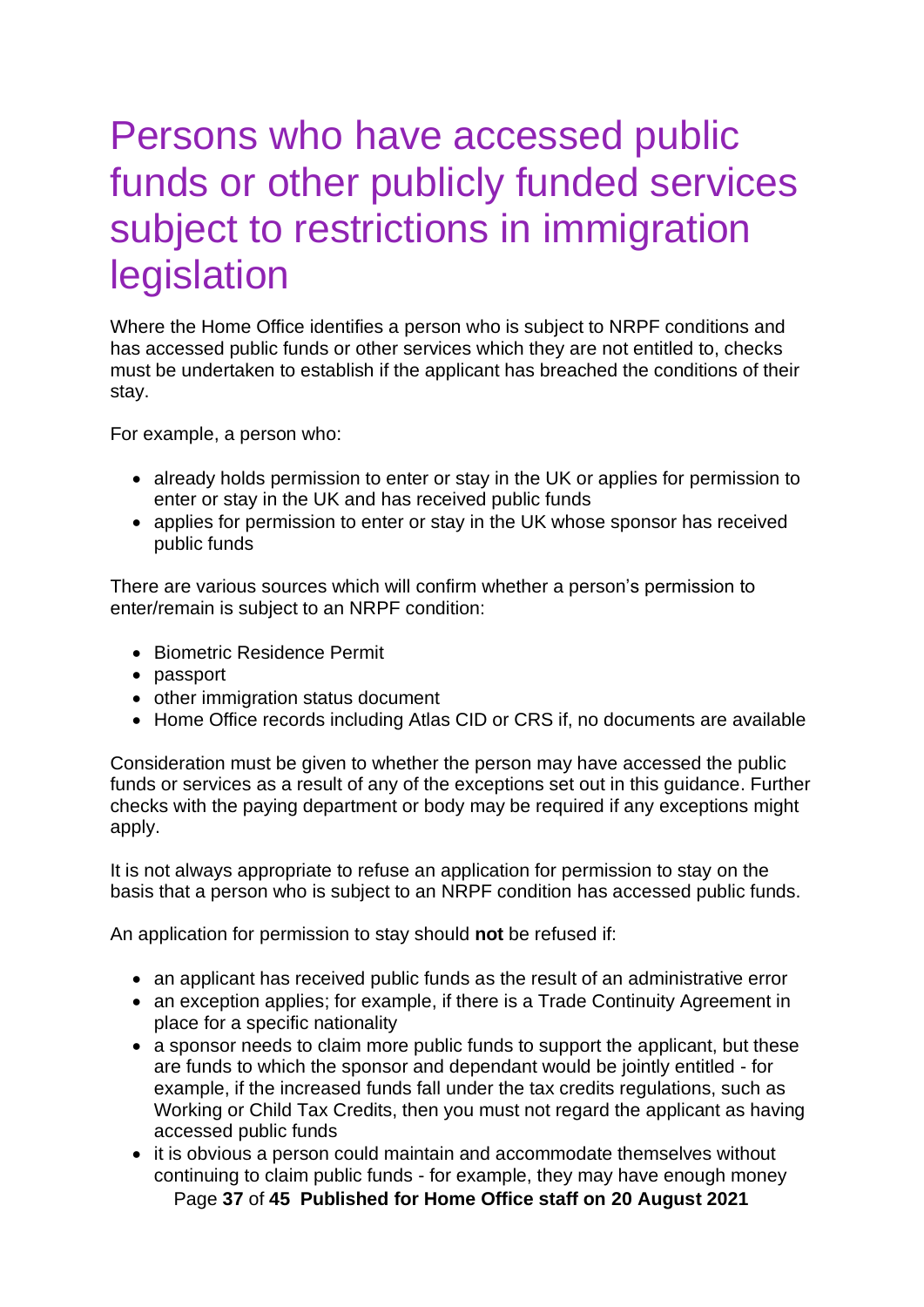available to them from elsewhere: they must stop claiming public funds because they are not legally entitled to them

Consideration must be given to refusing an application for permission to stay if;

- it is clear an applicant could not maintain and accommodate themselves you must consider refusing their application under the rules of the category they are applying under or curtailing their permission
- a sponsor needs to claim more public funds to support the applicant for example, if the sponsor claims income-based jobseeker's allowance and this would increase if their dependant was granted leave as their spouse - the application must be refused under the relevant paragraph of the category under which permission is being sought with reference to paragraph 6A of the rules
- an applicant has received public funds that have a negative impact on their application, but not declared this on their form (other than where they can access benefits and services because of an exception). In this case the application must be refused under paragraph 322(1A) of the Immigration Rules - this is because they have not declared a material fact when making their application

Most categories in the Immigration Rules require migrants to be able to maintain and accommodate themselves without having recourse to public funds. When assessing an application for leave to remain under one of routes subject to these rules, you must consider whether an applicant who has previously received funds, either in error or because an exemption applied, could maintain and accommodate themselves if they were to immediately stop claiming those funds. Where an individual has previously received public funds to which they are not entitled as they do not meet any of the exceptions, you must consider the general grounds for refusal.

When considering refusing an application, the general grounds for refusal guidance must be followed and consideration given to any other category refusals, including any human rights issues.

If a person has breached the conditions of their leave, consideration must be given to curtailing their leave under paragraph 322 of the Immigration Rules, with reference to paragraph 322(3).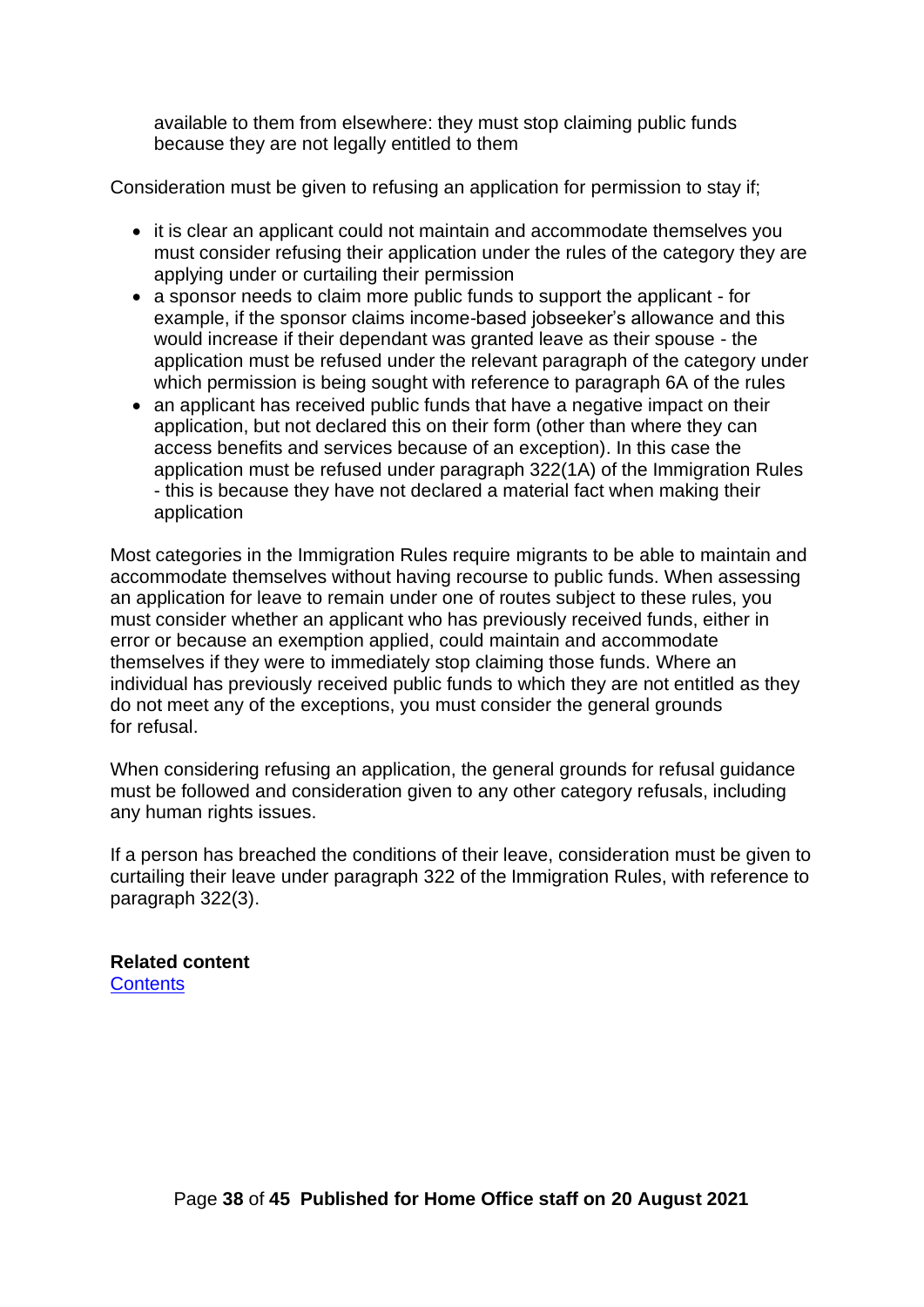## <span id="page-38-0"></span>Making checks with other departments and bodies

If you think a person has received public funds you must confirm this with the department, body or local authority that issues the fund. The following lists the department that issues each fund:

Her Majesty's Revenue & Customs (HMRC):

- Child Tax Credit
- Working Tax Credit
- Child Benefit

Department for Work and Pensions (DWP):

- Universal Credit
- Carer's Allowance
- Disability Living Allowance
- Employment and Support Allowance
- Income-based Jobseeker's Allowance
- Income Support
- Personal Independence Payment
- Severe Disablement Allowance
- Social Fund payment
- State pension credit
- Attendance Allowance

Local authorities

- Council Tax Benefit
- Council Tax Reduction
- Housing and homelessness assistance
- Housing Benefit
- discretionary support payment (for example, where a Social Fund payment would previously have been made)
- payments from the Scottish Welfare Fund administered by local authorities in **Scotland**

In Northern Ireland, contact the Northern Ireland Housing Executive in respect of Housing Benefit or the Communities Department.

#### **Related content**

**[Contents](#page-1-0)**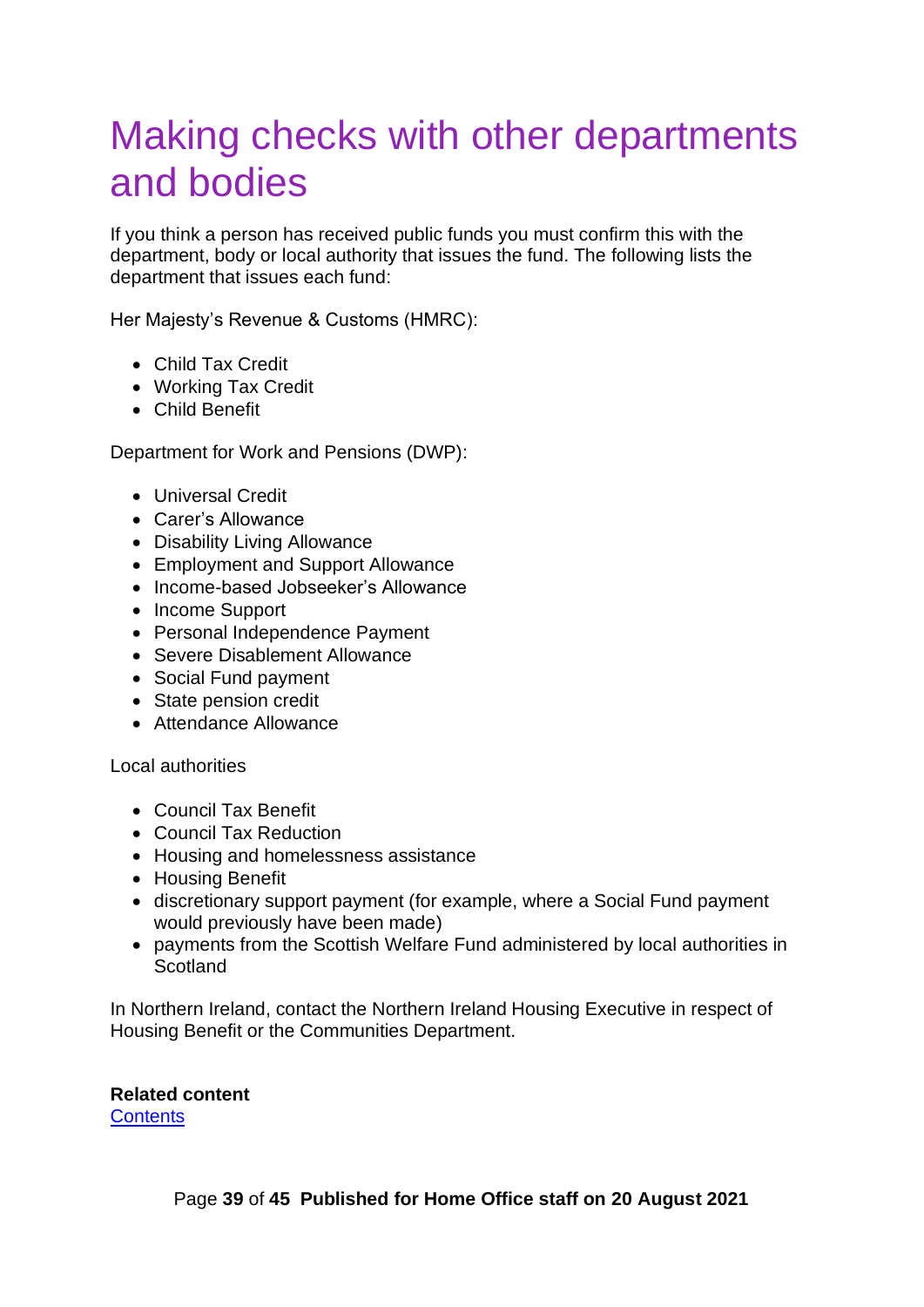# <span id="page-39-0"></span>Working with HMRC

HMRC and the Home Office have a memorandum of understanding that allows HMRC to share information with the Home Office for a number of reasons relating to the exercise of functions under the Immigration and Nationality Acts.

These requests are made under Section 40 of the UK Borders Act 2007 (see: [Section 40 of the UK Borders Act 2007\)](https://www.legislation.gov.uk/ukpga/2007/30/section/40#:~:text=UK%20Borders%20Act%202007%2C%20Section%2040%20is%20up,site%20may%20not%20be%20fully%20up%20to%20date.)

HMRC can confirm if a person has claimed the following benefits:

- Child Benefit
- Child Tax Credit
- Working Tax Credit

This page lists the reasons when you can share information with Her Majesty's Revenue & Customs (HMRC):

- administering immigration control under the Immigration Acts as defined in section 61(2) of the UK Borders Act 2007
- preventing, detecting, investigating or prosecuting offences under the Immigration Acts
- determining whether to impose, or imposing, penalties or charges on carriers under Part II of the Immigration and Asylum Act 1999
- determining whether to impose, or imposing, penalties or charges on employers who employ illegal migrant workers under section 15 Immigration, Asylum and Nationality Act 2006
- providing facilities or for the provision of facilities for accommodation or providing support to families or asylum seekers and their dependants under section 4 and Part 6 of the Immigration and Asylum Act 1999
- determining whether a person applying to be registered or naturalised as a British citizen or British subject is of 'good character' under the British Nationality Act 1981 or the Immigration, Asylum and Nationality Act 2006
- determining whether to deprive a person of their British citizenship under section 40 of the British Nationality Act 1981
- anything else in connection with the exercise of 'immigration and nationality functions' as defined in section 40(4) of the UK Borders Act 2007

All requests for information from HMRC should be made by following the appropriate standard operating instructions for your business unit.

All requests for information should comply with our duties under data protection legislation.

#### **Related content**

**[Contents](#page-1-0)**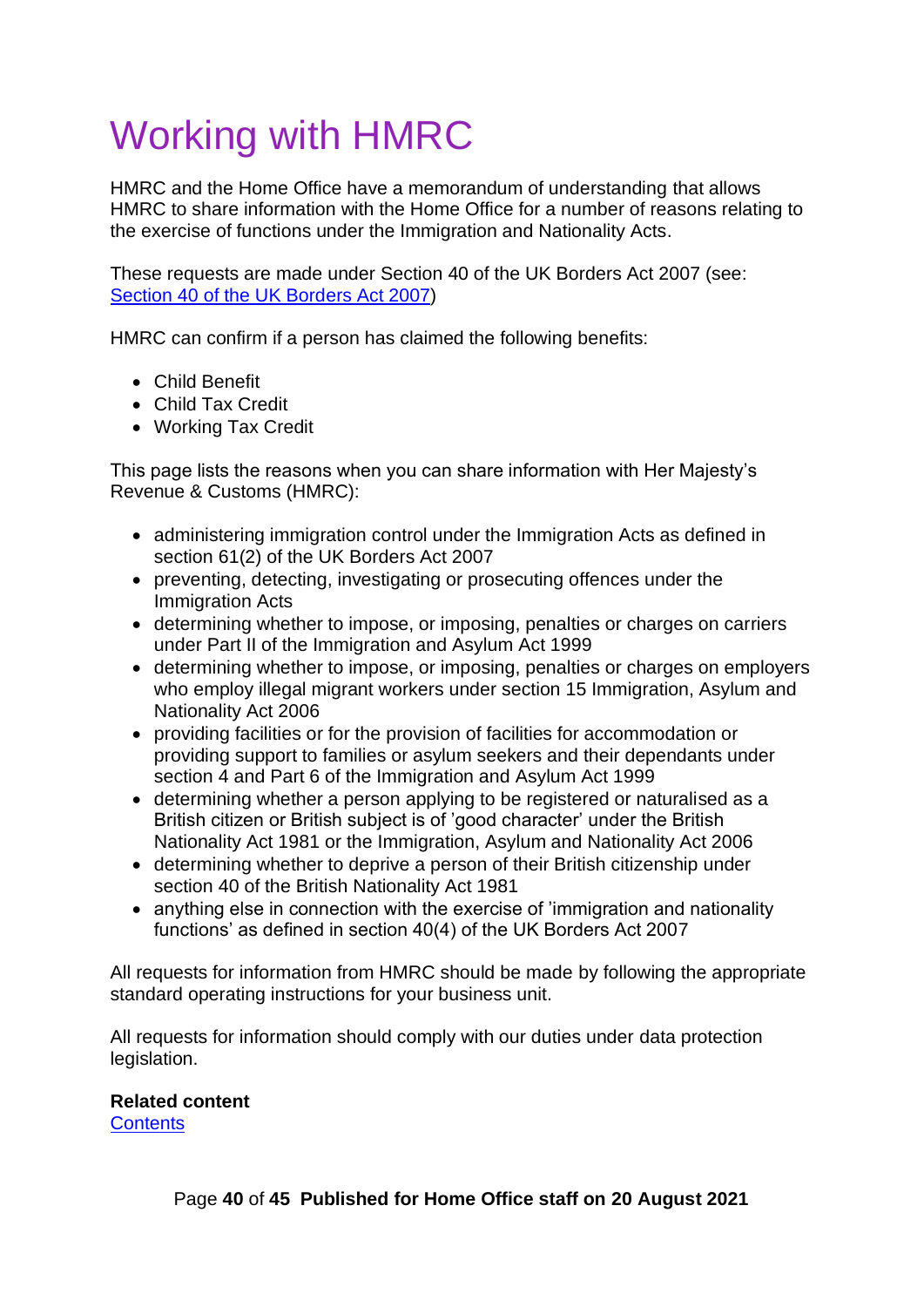# <span id="page-40-0"></span>Working with DWP

This section tells you which public funded benefits are issued by the Department for Work and Pensions (DWP) and how to request information on applicants claiming those funds.

DWP can check

- whether an applicant is in receipt of a particular public fund
- on what basis they are entitled to it
- whether they meet one of the exceptions

for the following public funded benefits:

- Attendance Allowance
- Carer's Allowance
- Disability Living Allowance
- Employment and support allowance
- Income-based Jobseeker's Allowance
- Income Support
- Personal Independence Payment
- Severe disablement allowance
- Social Fund payment
- State pension credit
- Universal Credit

A request to DWP for information must include the full details of the suspected breach. Before they disclose the information, DWP must be satisfied that the HO require the information for one of the following reasons:

- an immigration purpose
- the purpose of prevention or detection of crime or the capture or prosecution of offenders
- failure to provide the information would seriously affect the processing of the application

A person's application for permission to stay may be affected if they claim funds they are not entitled to. This information is very important and must be explained clearly to the DWP.

You must briefly explain how the information you are requesting will assist the Home Office's work and the impact of DWP not providing this information.

It may be possible to obtain the information you need from sources other than the DWP. Consideration must be given as to whether there is a likelihood of obtaining the information from the applicant. If this is not possible then you must explain to DWP why this is the case. A brief sentence should be included to explain how failing to provide the information will affect your enquiries.

Page **41** of **45 Published for Home Office staff on 20 August 2021**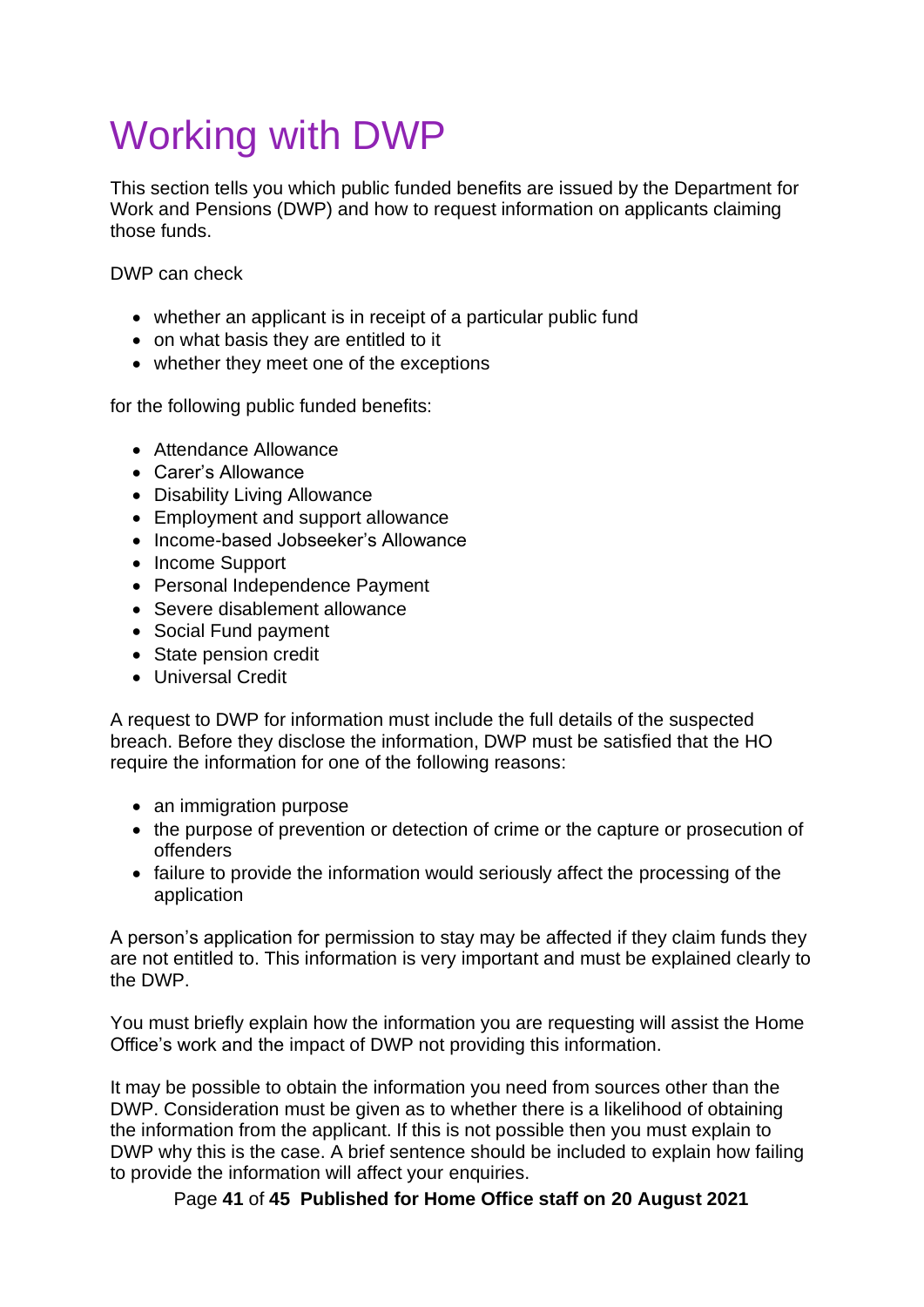Jargon must be avoided. DWP staff may not be aware of the different paragraphs of the Immigration Rules and the different Immigration Acts. Use simple and straightforward language that explains the importance of the information you need.

#### **Official - sensitive: start of section**

The information on this page has been removed as it is restricted for internal Home Office use.

#### **Official – sensitive: end of section**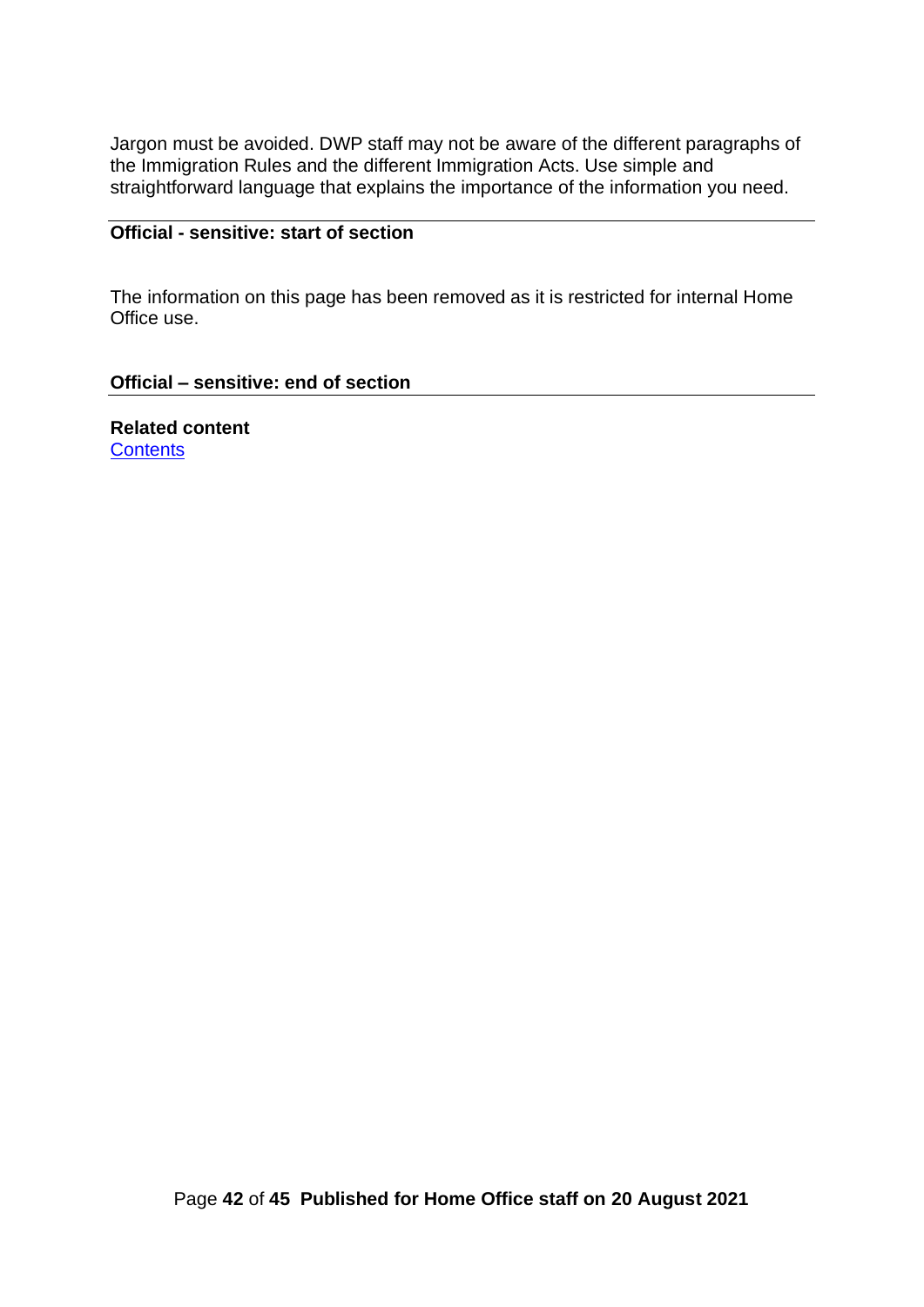# <span id="page-42-0"></span>Working with local authorities

If you suspect an applicant has claimed one of the benefits listed below, which are issued by a local authority you must contact the relevant local authority for confirmation:

- Council Tax Benefit
- Council Tax Reduction
- Housing Benefit (Northern Ireland Housing Executive)
- Homelessness assistance
- Social housing (either administered by them or administered for them by an independent housing association)

To find the relevant local authority see: Find [your local](https://www.gov.uk/find-local-council) council.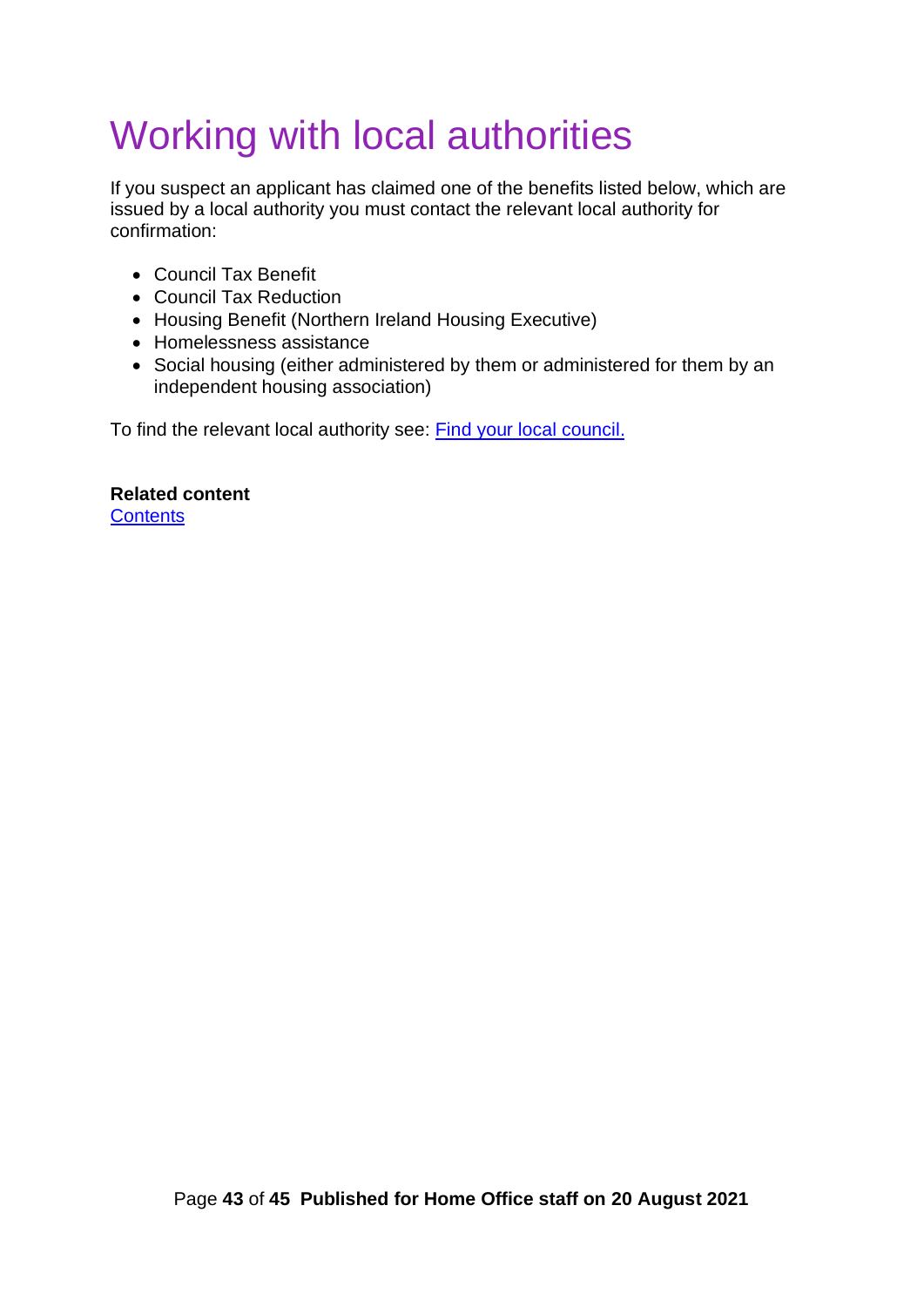## <span id="page-43-0"></span>Disclosure of information received from other departments or bodies

Before you disclose information in line with the UK Borders Act 2007, you must also consider the Data Protection Act 2018 (DPA). All disclosures to other government departments will, as in all circumstances, need to comply with the DPA.

For more information, see:

- [Data Protection Act 2018](https://www.legislation.gov.uk/ukpga/2018/12/contents/enacted)
- Data protection and use

#### <span id="page-43-1"></span>**Lawful disclosure of information from Her Majesty's Revenue & Customs (HMRC) and the penalties for unlawful disclosure**

#### **Official - sensitive: start of section**

The information on this page has been removed as it is restricted for internal Home Office use.

The information on this page has been removed as it is restricted for internal Home Office use.